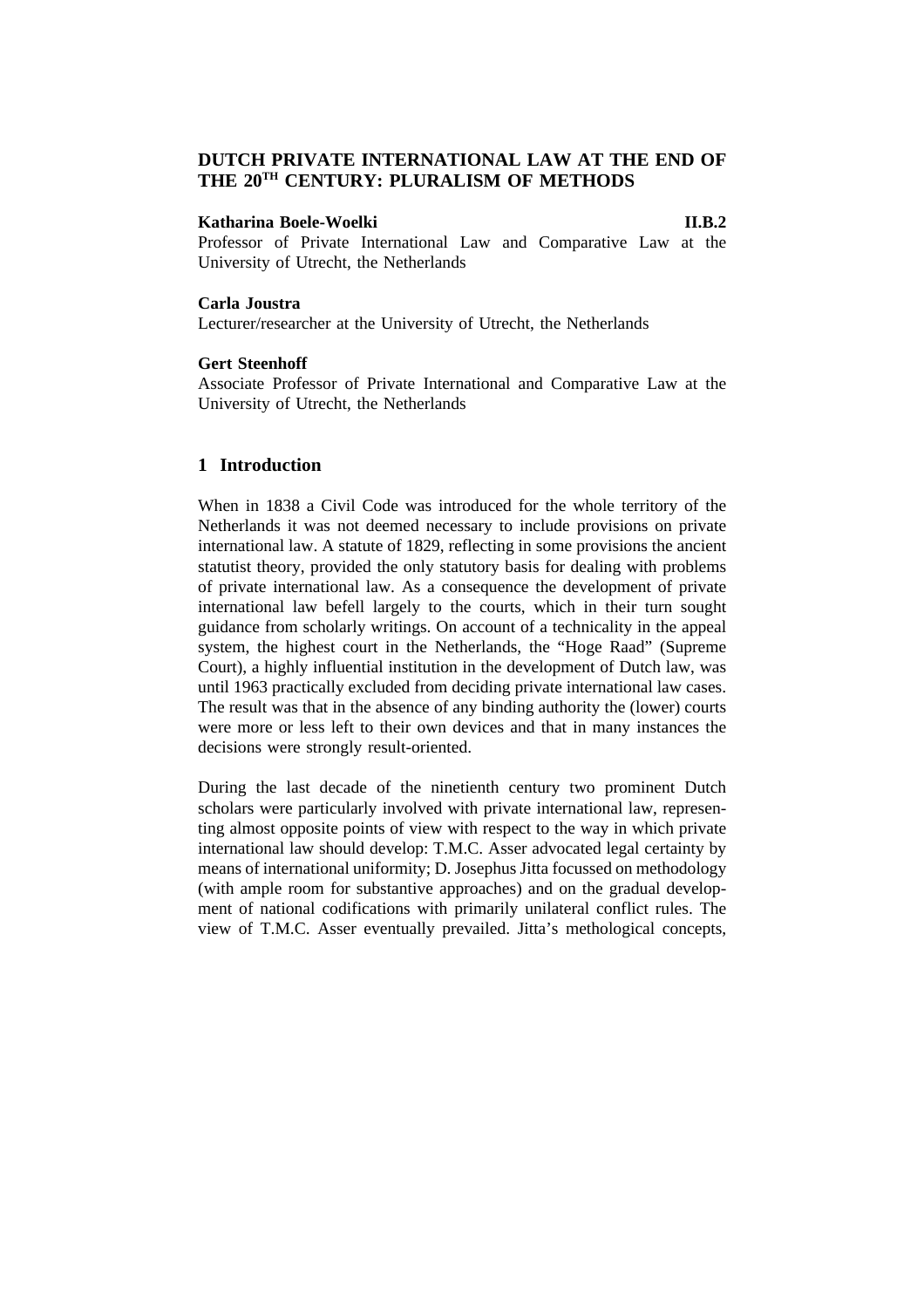expounded in several studies<sup>1</sup> written in French, did not find favour with the contemporary European private international law-scholars. Asser succeeded in convincing the Dutch government to convene a conference for the purpose of drafting uniform rules of private international law in 1893. Many conferences were to follow. The strong involvement of the Netherlands Standing Government Committee on Private International Law, instituted in 1897, with the activities and aims of the Hague Conference on Private International Law has doubtlessly contributed to the fact that for a long period of time Dutch private international law has been geared towards the international codification efforts. This aspect also accounts for the fact that a national private international law-codification has so far not come into being, although since 1973 gradual steps have been taken by the Ministry of Justice in cooperation with the Standing Committe in the direction of eventually producing one as a complement to the private international law treaties, that so far provide the bulk of the conflict rules of Dutch private international law. In 1992 the Ministry of Justice published the outline of a draft code. The work on a final code is in full progress and will possibly be more or less completed around the turn of the century.

During the first half of this century the lower courts generally applied multilateral (hard and fast) conflict rules of the Savignian model, largely inspired (apart from the Hague Conventions) by a manual written by J. Kosters,<sup>2</sup> that has been aptly described as the "Bible of Dutch private international law", as it has acted for half a century as the highest authority. In practice it constituted the main source of Dutch private international law until in 1963 the Dutch Supreme Court on account of a statutory extension to its review powers was able to provide active guidance to the process of devising appropriate conflict rules. Since 1963 the Supreme Court has taken the lead in developing Dutch private international law, to be followed by the legislator during the eighties and the nineties in the form of separate statutes on certain private international law issues.

2. J. Kosters, Het internationaal burgerlijk recht in Nederland, Haarlem 1917.

<sup>1.</sup> D. Josephus Jitta, La méthode du droit international privé, The Hague/Paris/Brussels/- London 1890; La codification du droit international de la faillite, The Hague/Paris/Brussels/London 1895; La substance des obligations dans le droit international privé, The Hague/Paris/Brussels/Berlin/Rome, 1906-1907.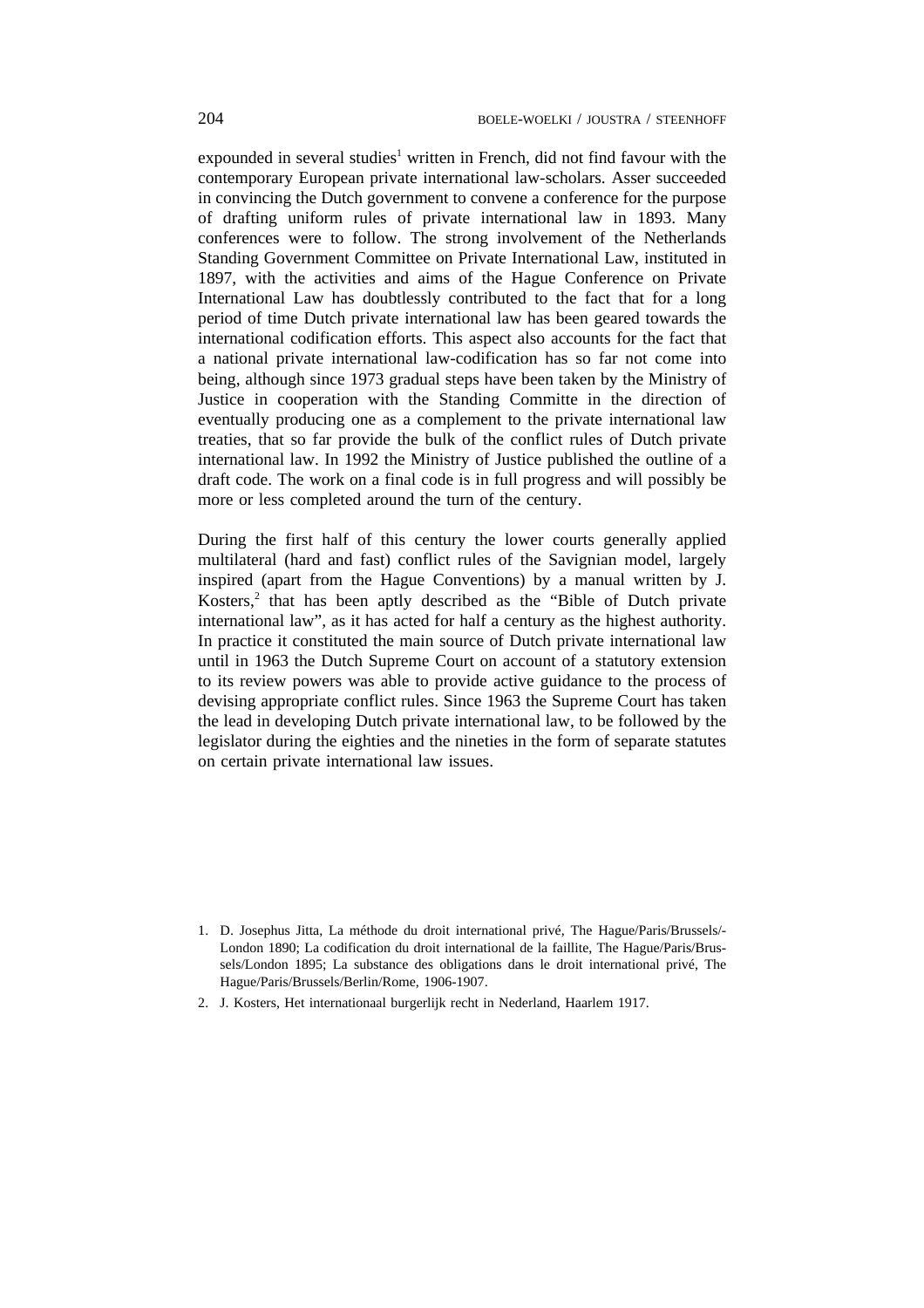### **2 International uniformity versus national interests**

In the Netherlands, the prevailing view is that private international law should promote international uniformity, whereas the promotion of Dutch national interest through conflict of law rules is of much less importance. Section 2.1 will describe the universalistic approach of Dutch private international law, whereas section 2.2 deals with the doctrine where the philosophy of promotion of national interests is predominant, that is the doctrine of the mandatory rules.

# *2.1 International uniformity*

#### *2.1.1 General*

As has been stated in the Introduction, the involvement of the Netherlands with the Hague Conference on Private International Law since the first Conference in 1893 has been, and still is particularly intense. Asser was one of the champions of international uniformity and Dutch private international law has largely been moulded to that concept. Nowadays, conflict of law rules in the Netherlands consist mainly of multilateral rules, which can be regarded as exponents of the universalistic approach. Multilateral conflict of law rules are of a neutral nature, that is they apply regardless of the connected states and do not take into account the national interests of one of them. Furthermore, throughout the  $20<sup>th</sup>$  century an often advocated principle for formulating private international law rules is that private international law rules should be drafted in a way which is internationally acceptable.

*2.1.2 Application of the lex fori through multilateral conflict of law rules* Multilateral conflict of law rules do not distinguish between the *lex fori* and foreign law and are thus treated on an equal footing. Still, Dutch case-law demonstrates that in international cases the *lex fori* is more often applied than foreign law, one of the reasons being that the conflict of law rules are often attuned to the rules on jurisdiction (the principle of *Gleichlauf*, meaning that if a Dutch court has jurisdiction, the conflict of law rule leads to the application of the *lex fori*).3

However, the underlying justification is not the promotion of national interests, but the application of the *lex fori* can usually be justified by other interests. Thus, in some instances, it can be argued that the *lex fori* provides

<sup>3.</sup> E.g. Arts.l 1 and 2 of the Convention concerning the powers of authorities and the law applicable in respect of the protection of minors The Hague, 5 October 1961; Arts. 13-15 of the Brussels Convention and Art. 5 of the Rome Convention.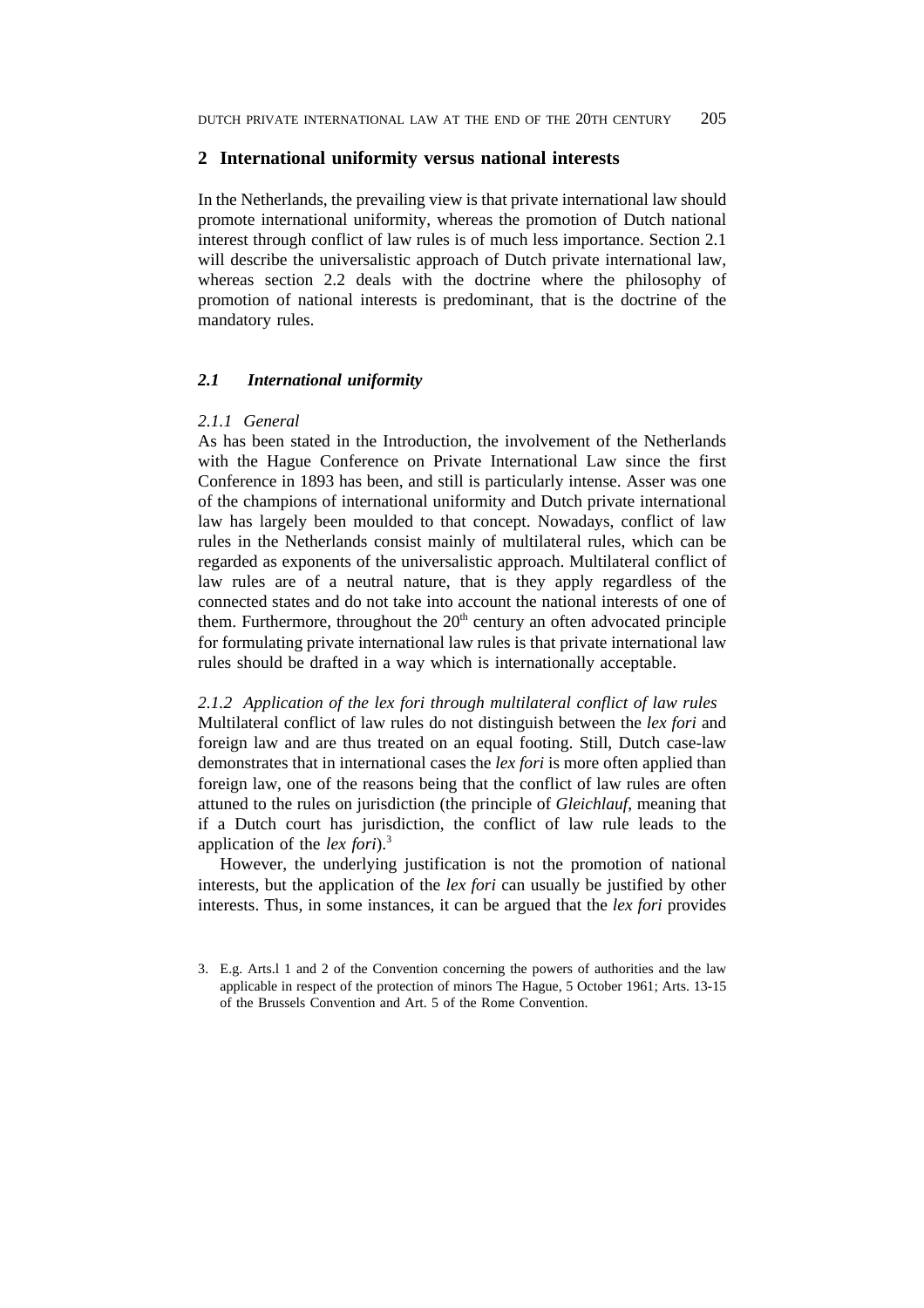the best results for the parties from a substantive law point of view (see further section 6.7). Application of the *lex fori* may also have procedural advantages. For example, the application of foreign law may lead to the postponement of the court decisions and greater expenses due to an investigation of the content of the foreign law. As a result, courts sometimes explicitly invite parties to make a choice of law in favour of Dutch law in order to avoid these difficulties. Finally, the *lex fori* may be applied because it is not possible to find a suitable connecting factor, which means that the *lex fori* is a *Verlegenheidslösung*. An example is a collision on the open sea (Art. 7, 3 of the Act on international maritime and inland navigation).

### *2.1.3 Unilateral conflict-of-law rules*

An unilateral conflict of law rule only informs one of when the *lex fori* should be applied. Nowadays, Dutch private international law contains only few unilateral conflict of law rules, as the bilateral conflict of law rules are predominant. However, these unilateral conflict of law rules cannot be regarded as rules which promote state or national interests.

For example, the one-sided conflict of law rule of Article 6 of the Act of 15 May 1829, containing General Provisions on the Legislation of the Kingdom [*Wet Algemene Bepalingen*] regulated for a long time a vast area of the law concerning personal status, although the introduction of new legislation has considerably reduced the scope of Article 6. Pursuant to this provision, "the laws concerning the rights, the status and the capacity of persons are binding on Dutch nationals, even when they reside abroad." However, in case-law<sup>4</sup> this provision is applied both to Dutch persons and to foreigners, that is the personal status of the foreigner is governed by his foreign nationality. Article 6 is thus 'bilateralised'.

Other unilateral conflict of law rules can be regarded as procedural rules. For example, pursuant to Article 4 of the International Marriages Act, a marriage ceremony which takes place in the Netherlands should, as regards its form, be celebrated in accordance with Dutch regulations.

Another example is Article 10 of the International Matrimonial Property Act, which regulates the applicability of Article 1:131 of the Dutch Civil Code concerning the settlement of the separation of property after divorce in cases where none of the parties can prove that certain chattels belong to him or her. In order to facilitate business efficiency, Article 1:131 applies as a rule of evidence, notwithstanding the fact that the case is further governed by foreign law.

4. Supreme Court 31 May 1907, W. 8553; Supreme Court 5 January 1917, W. 10073.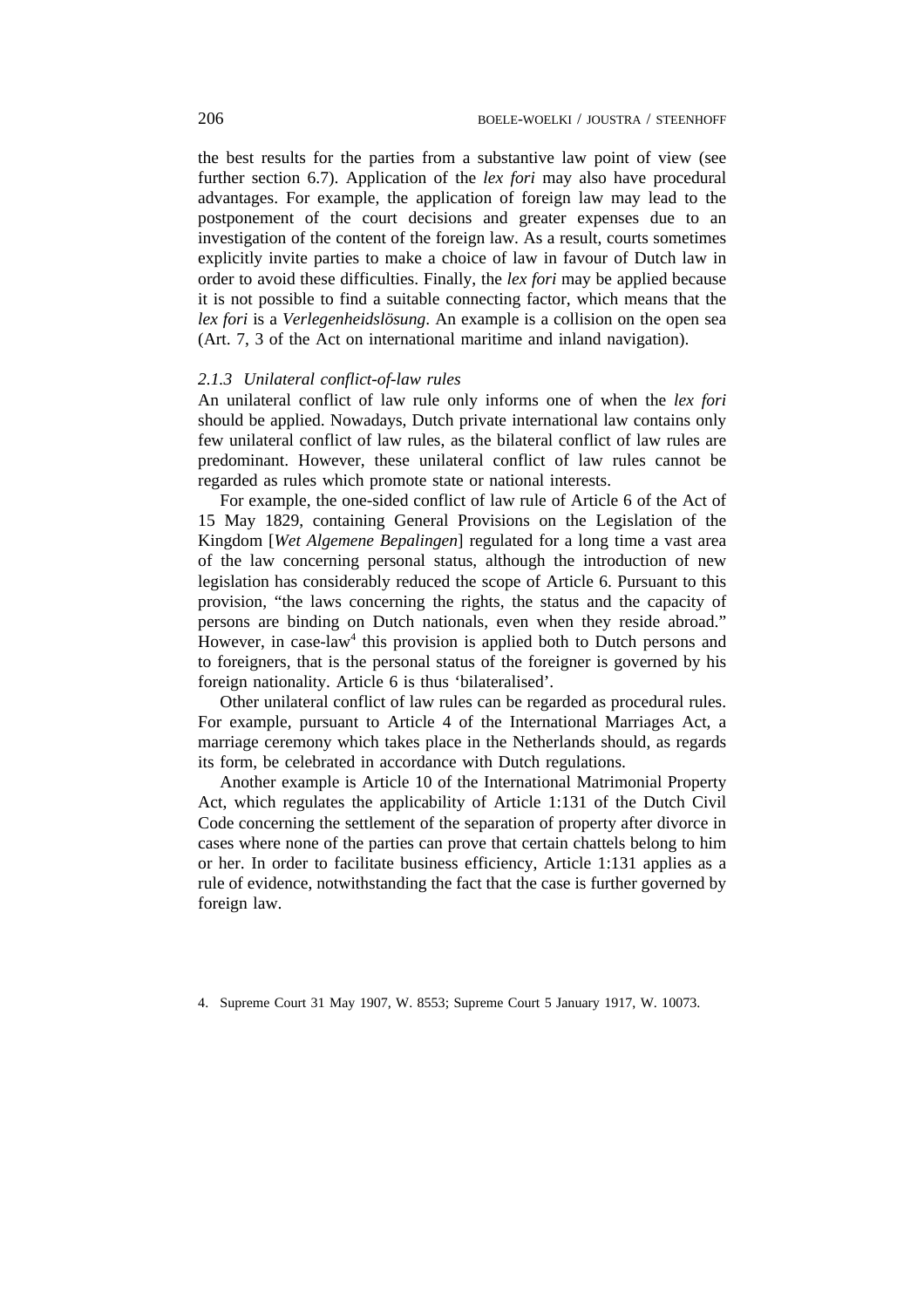#### *2.2 National interests*

### *2.2.1 Mandatory rules of the lex fori (voorrangsregels)*

Mandatory rules (*règles d'application immédiate*, *voorrangsregels*) are unilateral conflict of law rules which should be applied in order to safeguard the general interests of the forum. These are rules which, according to the *lex fori*, should be applied irrespective of the law otherwise applicable to the contract. In the Netherlands, the doctrine was introduced by De Winter, who described the mandatory rules as follows:

"A Dutch mandatory provision is applicable to international contracts when it fulfills an important socio-economic function and if it flows from its purpose that the rule should be applied in the case concerned.'5

A distinction can be made between statutes containing and statutes lacking a written scope rule. As regards the first category, there are only a few Dutch statutes or statutory provisions which have a written scope rule, i.e. a rule which describes the application *ratione loci* of one or more statutory provisions. An example of such a scope rule is Article 6:247 (4) of the Dutch Civil Code [*Burgerlijk Wetboek*]. Pursuant to this Article, the provisions on standard contract terms in consumer contracts have to be applied if the consumer has his habitual residence in the Netherlands.

Another example is the Act on technically foreign legal persons [*Wet op de formeel buitenlandse vennootschappen*].6 Pursuant to this Act, a foreign legal person which develops its activities completely or almost completely in the Netherlands and which does not have a significant connection with its country of origin, should comply with certain Dutch provisions of company law, such as the requirement to enter certain information in the Register of Commercial Enterprises [*Handelsregister*]. Dutch law provides some other examples of written scope rules,<sup>7</sup> but mostly no written scope rule is available.

If a statute lacks a written scope rule, the court may, through interpretation, apply the statute as a mandatory rule. This can be illustrated by the case-law concerning Article 6 of the Labour Relations Decree [*Buitengewoon*

- 5. L.I. De Winter, Dwingend recht bij internationale overeenkomsten, Nederlands Tijdschrift voor Internationaal Recht (hereafter: NTIR) 1964, pp. 329-365. See also J.E.J.Th. Deelen, De blinddoek van Von Savigny (Amsterdam 1966).
- 6. Act concerning foreign legal persons which develop their activities completely or almost completely in the Netherlands and which have no significant connection with the country of origin.
- 7. E.g. Art. 4 of the Minimum Wages Act (*Wet op het Minimumloon*); Art. 46 of the Consumer Credit Act (*Wet op het Consumentenkrediet*)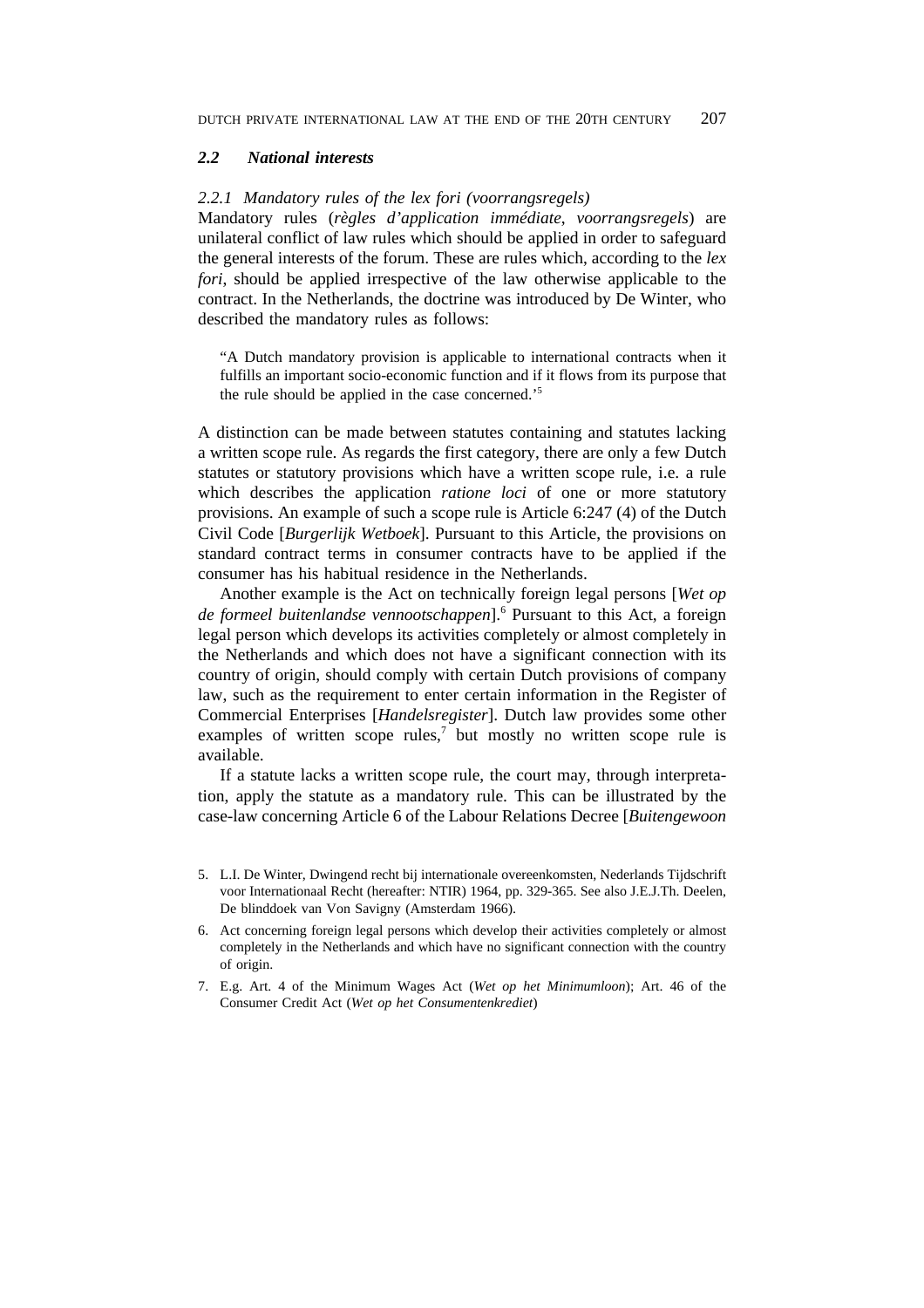*Besluit Arbeidsverhoudingen* 1945 (BBA)]. If an employer wishes to dismiss an employee, Article 6 BBA requires him to request permission from the Director of the District Employment Office. The question was raised whether Article 6 BBA is applicable to international employment contracts, which have some connection with the Netherlands but are governed by foreign law. In a series of judgments the Supreme Court held that Article 6 BBA is a mandatory rule, because it serves the general interests of the Dutch employment market.<sup>8</sup> In recent case-law the Supreme Court has explicitly recognized the interest of the foreign state that its law (the *lex causae*) is applied entirely and is not affected by the application of a mandatory provision of the *lex fori*. As a result, the interests of both countries should be weighed in order to assess which interest prevails.<sup>9</sup>

Another example is the case of the Bredius Musuem case $10$  concerning a legacy by a testator with Monegasque nationality, who had bequeathed his art collection to the Bredius Museum with the explicit stipulation that the art collection should be permanently exhibited in the Bredius Museum (which was situated in the Prinsengracht in The Hague). Due to declining public interest, the municipal administration proposed to relocate the Museum – which was, however – contrary to the stipulation in the legacy. The municipal administration therefore commenced proceedings pursuant to the Dutch *Museumwet* [Museum Act] in order to amend the legacy so that the collection could be exhibited at a different location. As the testator had Monegasque nationality, the law of the state of Monaco was applicable on the issue. This raised the question whether the legacy could be changed pursuant to the Dutch *Museumwet*. The Supreme Court held that in view of the existing connection between the legacy and the Netherlands (the beneficiary was a Dutch governmental body and the art collection was exhibited in the Netherlands), Dutch general interests were directly and closely concerned with the amendment of the legacy. Therefore, the Museumwet could be applied.

In both cases the Supreme Court held that the applicability of a Dutch statute followed from the general interests which are served by the statute in view of the close connection between the case and the statute concerned. Some Dutch authors, however, have questioned the practicability of the doctrine of "*voorrangsregels"*, especially because the concept of 'general interest' is not as straightforward as it seems to be at first glance. Article 6

- 9. Supreme Court 23 October 1987, NJ 1988, 842 (Sorensen/Aramco).
- 10. Supreme Court 16 March 1990, NJ 1991, 575.

<sup>8.</sup> Supreme Court 5 June 1953, Nederlandse Jurisprudentie (hereafter: NJ) 1953, 613 (Melchers); Supreme Court 18 January 1991, NJ 1991, 296 (Sanchez Martinez); Supreme Court 8 January 1971, NJ 1971, 129 (Mackay I).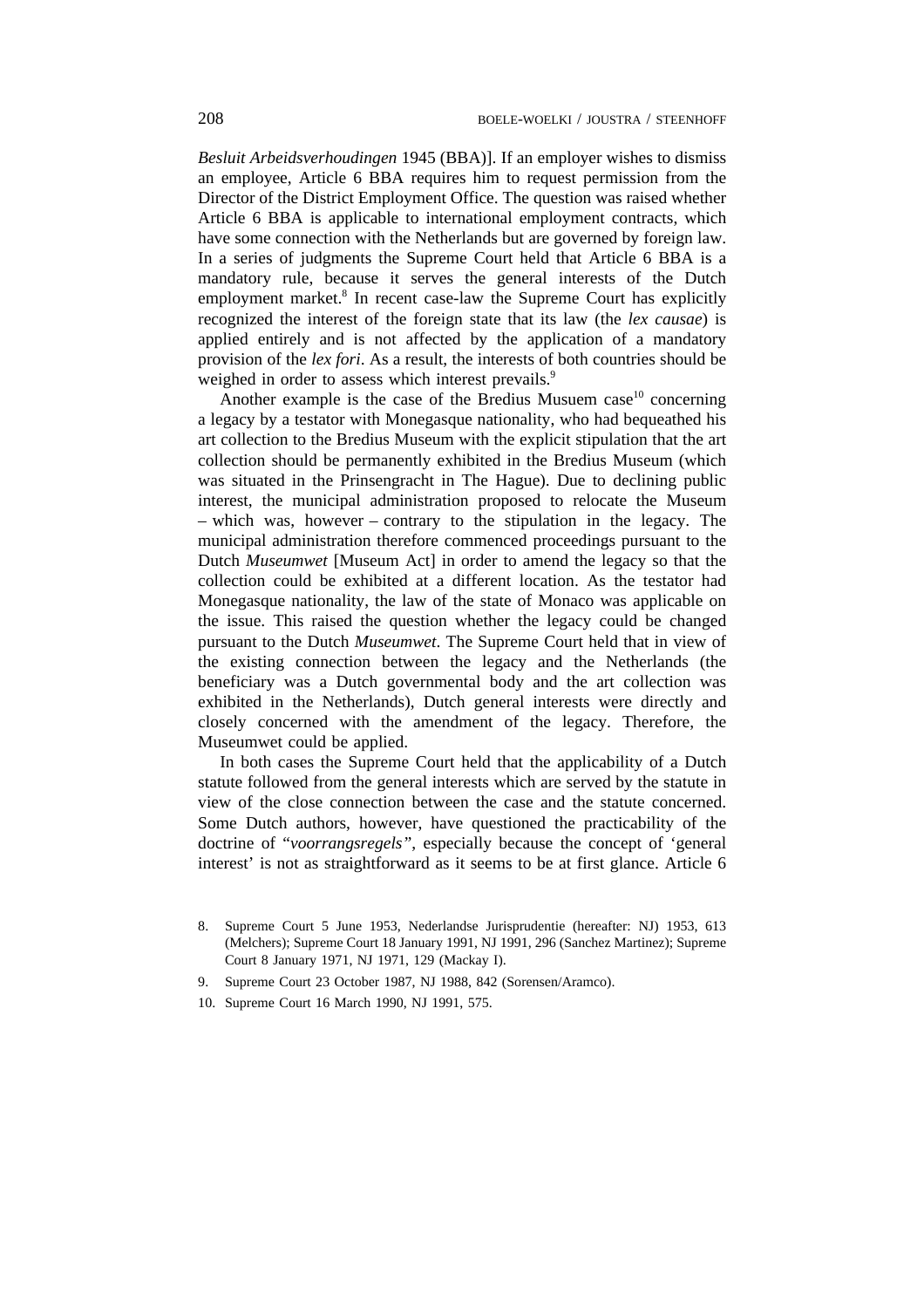BBA does not only serve the general interests of the Dutch employment market, but the provision may also protect the individual employee, $<sup>11</sup>$ </sup> whereas the *Museumwet* is not only concerned with changing a legacy from a general interest point of view, but also protects the interests of the family of the deceased and other beneficiaries.<sup>12</sup> (See further section 6.6)

### *2.2.2 Mandatory rules of third countries*

Notwithstanding the difficulties in applying the doctrine of the *voorrangsregels*, it is clearly the doctrine's aim to safeguard the application of certain provisions or statutes because of the general interests concerned. Thus, through the application of mandatory rules of the *lex fori* Dutch general interests are served. However, even with regard to the mandatory rules Dutch private international law takes into account the principle of reciprocity, for it is also possible to apply foreign mandatory rules. In 1966, the Supreme Court held in the case of Alnati: $13$ 

"that, in connection with contracts (…), it may occur that compliance, also outside the territory of a foreign state, with provisions emanating from the state, involves such important interests of the state in question that the Netherlands judiciary, too, has to take them into consideration and, therefore, shall have to apply such provisions in prevailance to the law chosen by the parties and emanating from some other state  $(\dots)$ ."

This rule is now codified in Article 7 (1) of the 1980 Rome Convention. However, the application of foreign mandatory rules has remained largely an academic exercise, because there are no cases where the doctrine has been successfully applied.<sup>14</sup> Even in the famous Alnati case the Supreme Court ultimately denied the application of the foreign statutory provision (Article 91 of the Belgian Commercial Code). From a theoretic point of view, however, the admission of the application of foreign mandatory rules means

- 11. L. Strikwerda, Semipubliekrecht in het conflictenrecht (Alphen a/d Rijn 1978), pp. 68-72; J.G. Sauveplanne, Inländische zwingendem Verbraucherschutzrecht und europäisches Vertragsstatut des Arbeitsrecht, IPRax 1989, pp. 119-121; M.V. Polak, Arbeidsverhoudingen in het Nederlands internationaal privaatrecht (Deventer 1988), p. 116.
- 12. Th.M. de Boer, Ars Aequi 1990, p. 556.
- 13. Supreme Court 13 May 1966, NJ 1967, 3. This rule is now codified in Art. 7(1) of the 1980 Rome Convention.
- 14. Supreme Court 12 January 1979, NJ 1980, 526; Court of Appeal Den Haag 24 April 1986, NIPR 1988, 129; Court of Appeal Amsterdam 11 April 1991, NIPR 1991, 389; President of the District Court Den Haag 17 September 1982, Rechtspraak van de Week 1982, 167.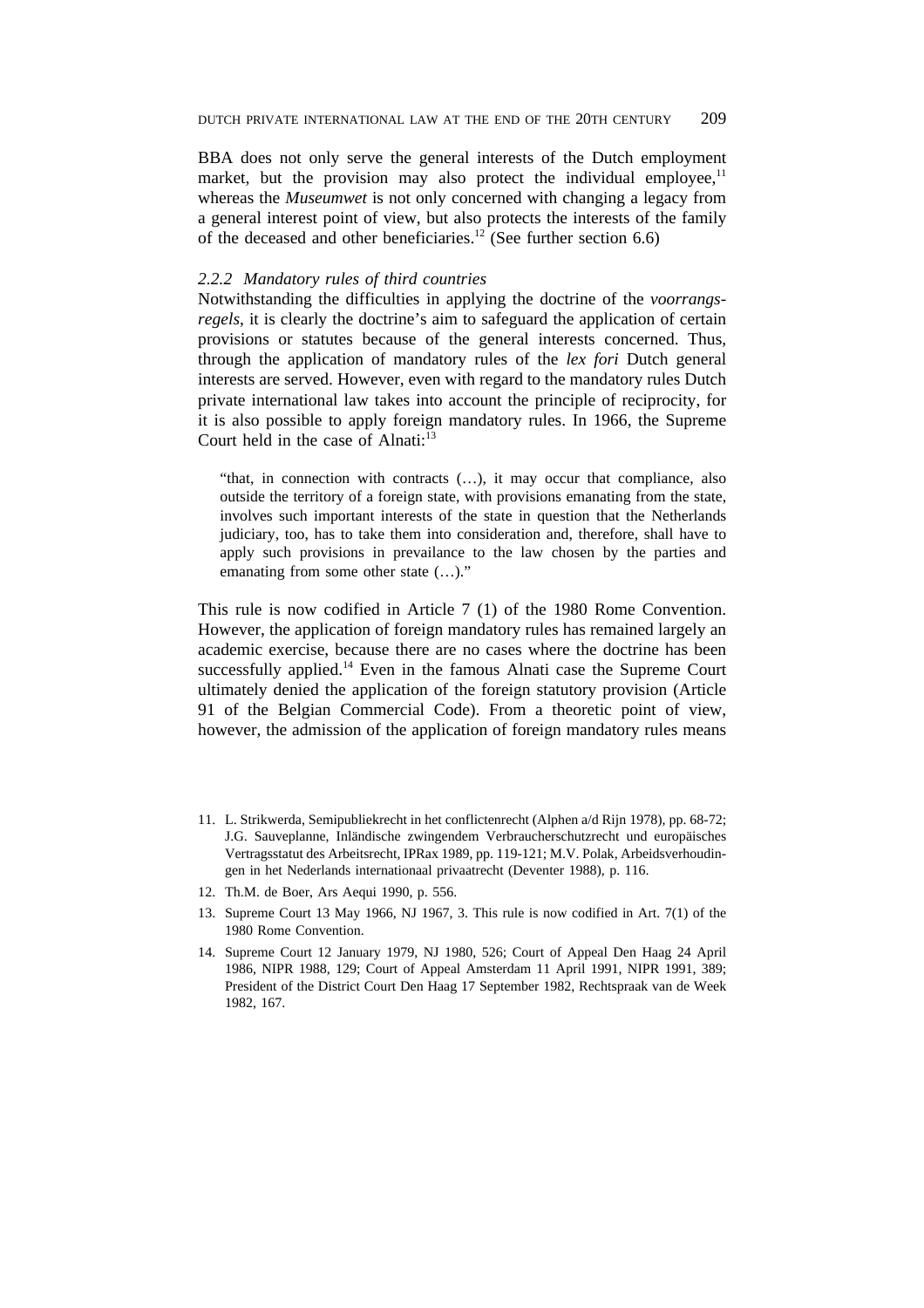a growing internationalization of private international law and is helpful for the realization of a new 'comity'.15

"(....)that the Belgian provisions, applied by the Court of Appeal in the present case, are not of such a nature that the Netherlands judiciary, with an eye to the Belgian interests involved, shall be bound to give them preference over the Netherlands law chosen by the parties."

## **3 Tension between the goals of legal certainty and flexibility**

### *3.1 Hard-and-fast rules and open-ended-rules*

In Dutch private international law many of the rules may be qualified as hard and fast rules. However, open-ended rules are also used in case-law and statutory law. Since 1963, the year when the possibility of cassation by the Supreme Court was made available, the highest court has developed a new approach in respect of rules of private international law. In nearly every case which was finally decided by the Supreme Court, it was held that the rule which in a certain case was to be applied only *in principle* designated the applicable law. Under certain circumstances, which were frequently not further specified, it could have been possible to apply another connecting factor and therefore another conflict of law rule. This method was often used, especially in the field of international matrimonial property law. In the near future, when Dutch private international law will be codified, this principleexception system will hopefully be one of the points of departure. If not, it is our belief that the Dutch courts will always find a way out of a straightjacket system which only contains hard and fast rules. In the planned code this can be prevented by formulating special exception clauses for each field of law or by including a general exception clause in the general part of the code.

## *3.2 Exception clauses*

At the XIVth International Congress of Comparative Law in 1994 in Athens the subject "Exception Clauses in Conflicts of Laws and Conflicts of Jurisdictions" was discussed.16 The Dutch report was delivered by K. Boele-

<sup>15.</sup> L.I. de Winter, Dwingend recht bij internationale overeenkomsten, NTIR 1964, pp. 329- 365.

<sup>16.</sup> The general and the national reports were published by D. Kokkini-Iatridou in 1994.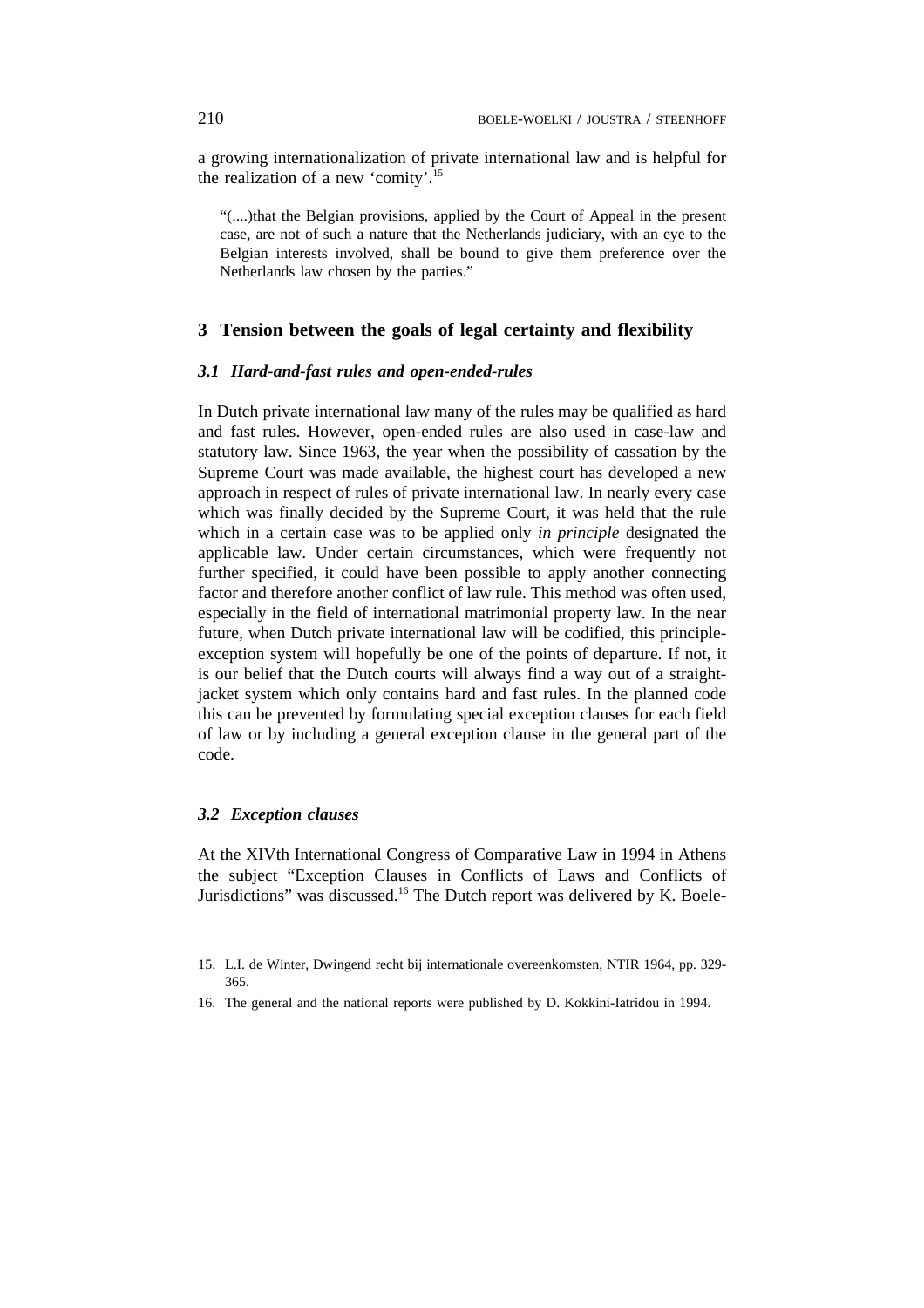Woelki. Four years have gone by since the writing of this report. However, according to the view of the authors of the present report the conclusions drawn up there are still valid. Only two relevant remarks are to be made.

Firstly, the most important decision in the field of exception clauses is still the decision of the Supreme Court delivered on 25 September 1992. The restrictive application of Article 4, paragraph 5 of the EC Contracts Conventions which was followed by the Dutch highest court has been critizised by some authors.<sup>17</sup> However, it is not to be expected that the lower courts will deviate from the interpretation chosen by the Supreme Court, nor that the Supreme Court itself will change its view in this respect.

Secondly, in December 1996 the Dutch Standing Government Commission on Private International Law presented a draft for conflict of law rules for non-contractual obligations. It is worth mentioning that this proposal does not contain a special open exception clause.18 Obviously the view is taken that an open exception clause for the area of law in question should not be included in addition to a general exception clause. The decision as to whether the General Part of the Dutch Private International Law Act will contain such a general clause will be taken in the near future. The Standing Government Commission on Pivate International Law recently started with the preparation of a draft for this part of the planned codification. A general exception clause applies to all private international law rules. Such a rule is likely to be included in the new code, which will not be in force by the end of this century.

### *3.3 Party autonomy*

Party autonomy plays an important role in Dutch private international law. Under section 6.5 of this report the development of this conflict of law rule in the different areas of law is briefly described. With regard to the title of this paragraph, under which the tension between the goals of legal certainty

- 17. See for instance F. de Ly, Het Balenpers-arrest en de eenvormige uitleg van artikel 4 (5) EVO, in: Het NIPR geannoteerd 1996 pp. 125-133.
- 18. On the contrary, the draft for a European Convention on the law applicable to noncontractual obligations (version September 1997) prepared by the European Group for Private International Law contains a special open exception clause. Article 3 follows the structure of Article 4 of the EC Contracts Convention. In the first paragraph of this article the law of the country with which the non-contractual obligation is most closely connected is designated. In the second and third paragraph two presumptions for the closest connection are formulated. The fourth paragraph declares that the presumptions shall be disregarded if it appears from the circumstances, taken in their entirely, that the obligation is more closely connected with another country.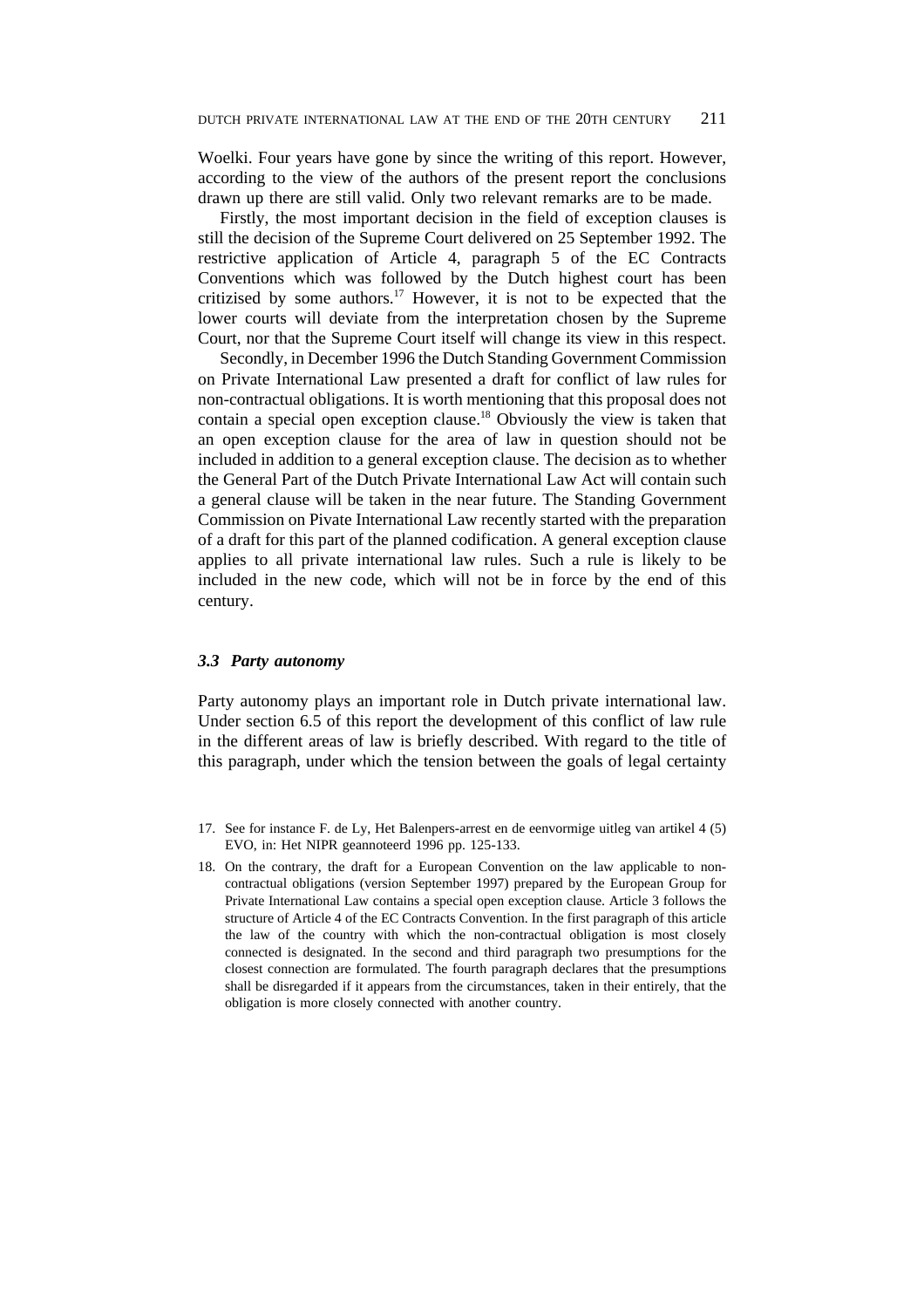and flexibility needs to be illustrated, special attention should be given to the recent decision of the Dutch Supreme Court of 27 February 1997 in the field of international maintenance law.19 In this case the question arose as to whether former spouses were allowed to determine the applicable law. The Supreme Court held that Article 8 of the Hague Convention on the Law Applicable to Maintenance Obligations of 1973 can be set aside by national law, in this case the rule of party autonomy designating another applicable law. The conventional provision was overruled in favour of party autonomy, by rupturing the link between maintenance obligation and fault in the divorce. The Supreme Court demonstrated at great length that the overruling was in conformity with the Convention. According to the Supreme Court the issue pertained to the interpretation of the Convention and therefore must be answered according to the criteria of Article 31 and Article 32 of the 1969 Vienna Convention on Treaties. It was stated that the absence of any provisions on party autonomy regarding maintenance obligations (maintenance contracts where party autonomy is allowed do not fall within the scope of the Convention) was not contrary to the objectives of the Convention. Since under the Dutch Divorce Act of 1981 the former spouses may designate the *lex divortii*<sup>20</sup> the Supreme Court held that they should also have the freedom to designate the applicable law to their maintenance obligations. It must be admitted that this interpretation is based on a Dutch concept, but undoubtely Article 8 of the said Convention has been the source of the most sensitive problems in the past. In many cases the law applicable to the maintenance obligations was "manipulated" by choosing the most convenient divorce law in this respect. Furthermore, Article 8 was felt to be too stringent in practice. Article 8 is a hard-and-fast conventional rule and no exception is possible, except by means of the *ordre public* clause which is generally understood to be applied very cautiously. According to the view of the Supreme Court Article 8 must be interpreted in the light of the unawareness of the evolution of party autonomy in family law. It is important to indicate that party autonomy is a subjective conflict of law rule. The objective conflict of law rules of the Maintenance Convention will not be changed if the former spouses are allowed to designate the applicable law, which is a different law to the divorce law. In other words, party autonomy is to be regarded as a (preliminary issue) in cases where the parties have reached an agreement. If such an agreement is lacking the rules of the

- 19. RvdW 1997, 56, NIPR 1997 Nr. 70, See K. Boele-Woelki, Artikel 8 Unterhaltsabkommen steht einer Rechtswahl nicht entgegen, IPRax 1998 issue 3. Critically M. Sumampouw in her annotation to be published in NILR 1998.
- 20. See K. Boele-Woelki, Der favor divortii im niederlaendischen internationalen Scheidungsrecht, in: Comparability and Evaluation 1994 pp. 167-181.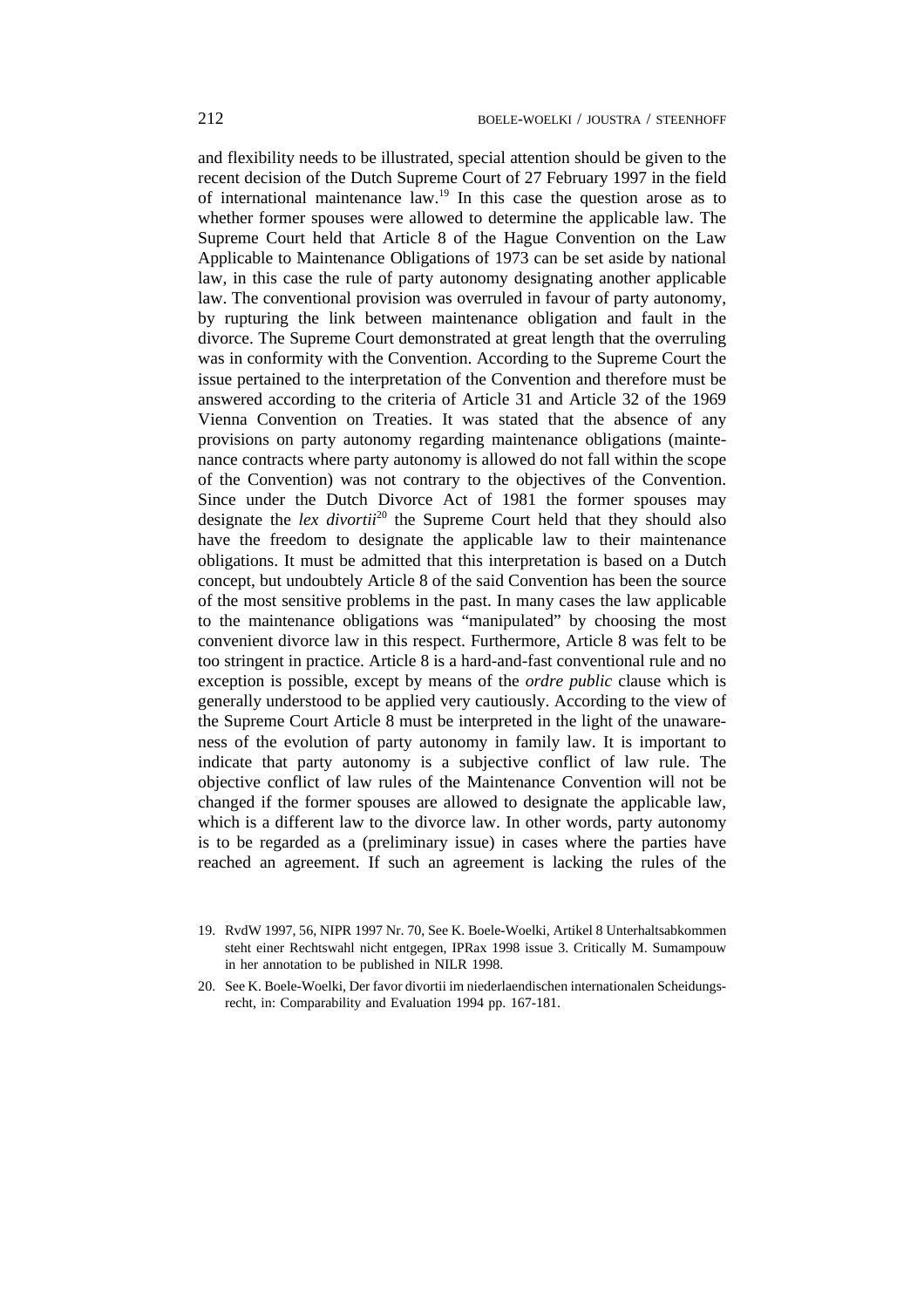Convention still remain applicable. This view is supported by Dutch case law and doctrine with respect to the Hague Traffic Accident Convention of 1971 and the Hague Product Liability Convention of 1973, where the drafters also did not or only to a minor extent allow for party autonomy. Lower courts accepted choice of law made by the parties although the Conventions were respectively applicable. The decision of the Dutch Supreme Court is a new example of the flexibility which characterises Dutch private international law. One should keep in mind that the Convention is more than 25 years old and since the drafting of the conventional rules more and more authors and court decisions favour party autonomy in many fields of law, like divorce law, matrimonial property law<sup>21</sup> and the law of succession.<sup>22</sup> In our view, Article 8 should be changed in the near future by the Hague Conference on Private International Law in an new revised Convention or an Additional Protocol. Meanwhile, the Dutch legislator has the possibility to include a rule in conformity with the ruling of the Supreme Court in the Dutch private international law code which is currently being prepared. Furthermore, it is to be expected that lower courts will follow the decision of the Supreme Court. Another field of family law has thereby been conquered by party autonomy.

# **4 The antagonism among, or the co-existence of, the multilateral, unilateral and substantive approaches**

In Dutch private international law the multilateral approach prevails. The unilateral approach has been dealt with in 2.2.1., were the place of mandatory rules in Dutch private international law has been described. Although much attention was given to the phenomenon of mandatory rules by Dutch private international law scholars during the seventies, and article 7 of the 1980 Rome Convention was directly inspired by the Alnati decision of the Supreme Court, in practice the unilateral approach has found little or no application. The substantive law approach is also exeptional. An example of the substantive law approach is to be found in article 11 of the Hague Convention on the Law Applicable to Maintenance Obligations of 1973. Article 11, second sentence, provides, that even if the applicable law provides otherwise, the needs of the creditor and the resources of the debtor shall be taken into account in determining the amount of maintenance.

<sup>21.</sup> Due to the ratification of the Hague Matrimonial Property Convention of 1978.

<sup>22.</sup> Due to the ratification of the Hague Convention on Succession of Estates of Deceased Persons of 1986.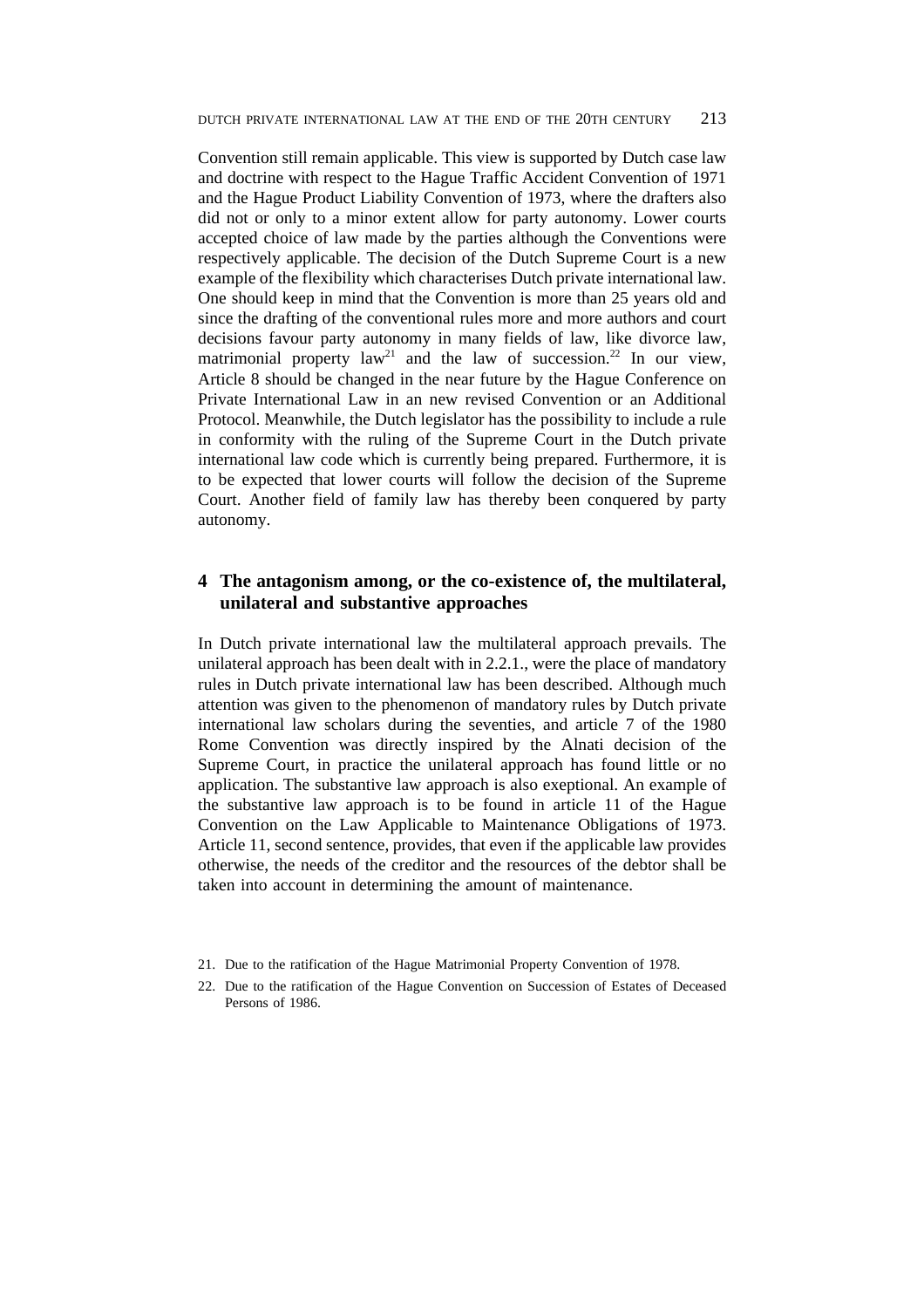# **5 The antagonism between, or the co-existence of, choice-of-law rules and choice-of-law "approaches"**

In Dutch private international law choice of law rules, based on the Savignian concept of allocating a specific category of law to a specific legal system by means of pre-formulated allocation factors are the accepted tools of the trade. In cases where the Supreme Court has acted as "deputy-legislator" for private international law, "approaches" have sometimes (and by way of exception) been given a subsidiairy function. Thus the Supreme Court decided in  $1976<sup>23</sup>$  that in respect to the law to be applied to establish the matrimonial property regime of the spouses the court must in the absence of a common nationality or a first place of residence after the marriage apply the law of the state of the closest connection with the parties, having due regard to all the circumstances. Some of the Hague Conventions ratified by the Netherlands also employ "approaches", such as the 1985 Convention on the Law Applicable to Trusts and on their Recognition (article 7), the 1978 Convention on the Law Applicable to Matrimonial Property Regimes (art. 4,3) and the 1978 Convention on the Law Applicable to Agency (Articles 6,3 and 11). Another example (in the field of conventions) is article 4,1 of the 1980 Rome Convention.

A certain and sometimes vehemently outspoken antagonism between choice of law rules and "approaches" has periodically been the subject of academic writings and discussions, but in practice the choice of law rules have always prevailed. In this respect the methodological writings of D. Josephus Jitta at the turn of the century, (referred to in the Introduction) provide an interesting example. Jitta flatly rejected the Savignian concept and instead developed a methodology, based on the comparison of the legal systems connected with the issue, that can be described as an "approach". Jitta's successor to the Chair of Private International Law of the University of Amsterdam, I. Henri Hijmans, equally rejected the Savignian approach and developed a methodology based on the premise that "the law of reality" should be applied to questions of private international law.<sup>24</sup> Hijmans' ideas and influence on several prominent Dutch private international law scholars contributed to the fact that after the Second World War the courts generally attached more importance to the facts of the case when deciding private international law

24. I. Henri Hijmans, Algemeene Problemen van Internationaal Privaatrecht, Zwolle 1937.

<sup>23.</sup> Supreme Court 10 December 1976, NJ 1977, 275 (Chelouche-Van Leer).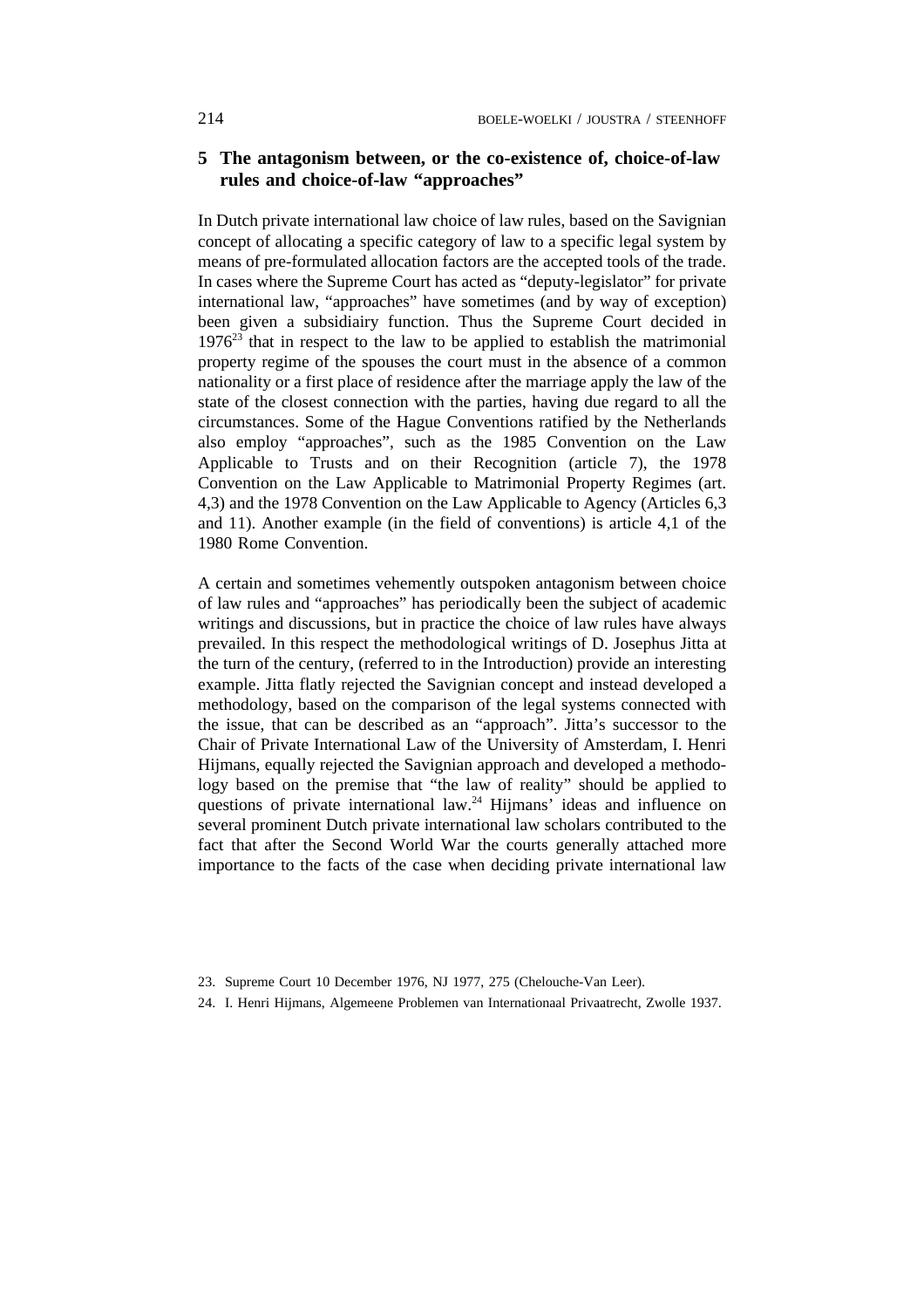cases than was the case before.<sup>25</sup> During the sixties and seventies private international law scholars connected with the University of Amsterdam attacked the Savignian method and called upon the development of other, more result-oriented solutions for dealing with problems of private international law, without providing clear new methods however.<sup>26</sup> This "Amsterdam School", as it was sometimes called at the time, seems at present to have more or less given up its resistance to the Savignian method.<sup>27</sup>

### **6 Dilemma between conflicts justice and material justice**

### *6.1 General*

Although Dutch conflict of law is largely based on the theories of Savigny, Dutch legal authors have rejected the idea that private international law is indifferent to substantive law values. In 1947, the Dutch scholar De Winter argued that private international law should contribute to the realization of the social functions of substantive law.28 Nowadays, it is generally recognized that substantive values should be integrated in the choice of law

- 25. See for an overview of the various methodological concepts of Dutch private international law-specialists between 1862 and 1962: G.J.W. Steenhoff, De wetenschap van het Internationaal Privaatrecht in Nederland tussen 1862 en 1962, Zwolle 1994.
- 26. In particular L. Strikwerda in his thesis "Semipubliekrecht in het conflictenrecht. Verkenningen op een kruispunt van methoden", Alphen aan den Rijn 1978 and H.U. Jessurun d'Oliveira in his inaugural lecture "De ruïne van een paradigma: de konfliktregel", Deventer 1976. See however TH.M. de Boer, Forty Years On: The Evolution of Postwar Private International Law in Europe, Deventer 1990, p. 5: "Unfortunately, none of this critisism was very constructive. Although the European dissenters were voicing their objections against traditional choice of law in unission, they were unable to come up with a valid methodological alternative other than some vague suggestion of interest analysis".
- 27. In his thesis "Beyond Lex Loci Delicti. Conflicts Methodology and Multistate Torts in American Case Law", Deventer 1987, Th. M de Boer seems to have renounced all hope that the methods employed in the United States can provide viable alternatives to the Savignian method, at least for Europe. However, L. Strikwerda is still fighting against the lack of conceptual unity and the pluralism of methods that characterizes Dutch private international law at present.
- 28. L.I. de Winter, De sociale functies der rechtsnormen als grondslag voor de oplossing van internationaal privaatrechtelijke wetsconflicten, Rechtsgeleerd Magazijn Themis 1947, pp. 101-166.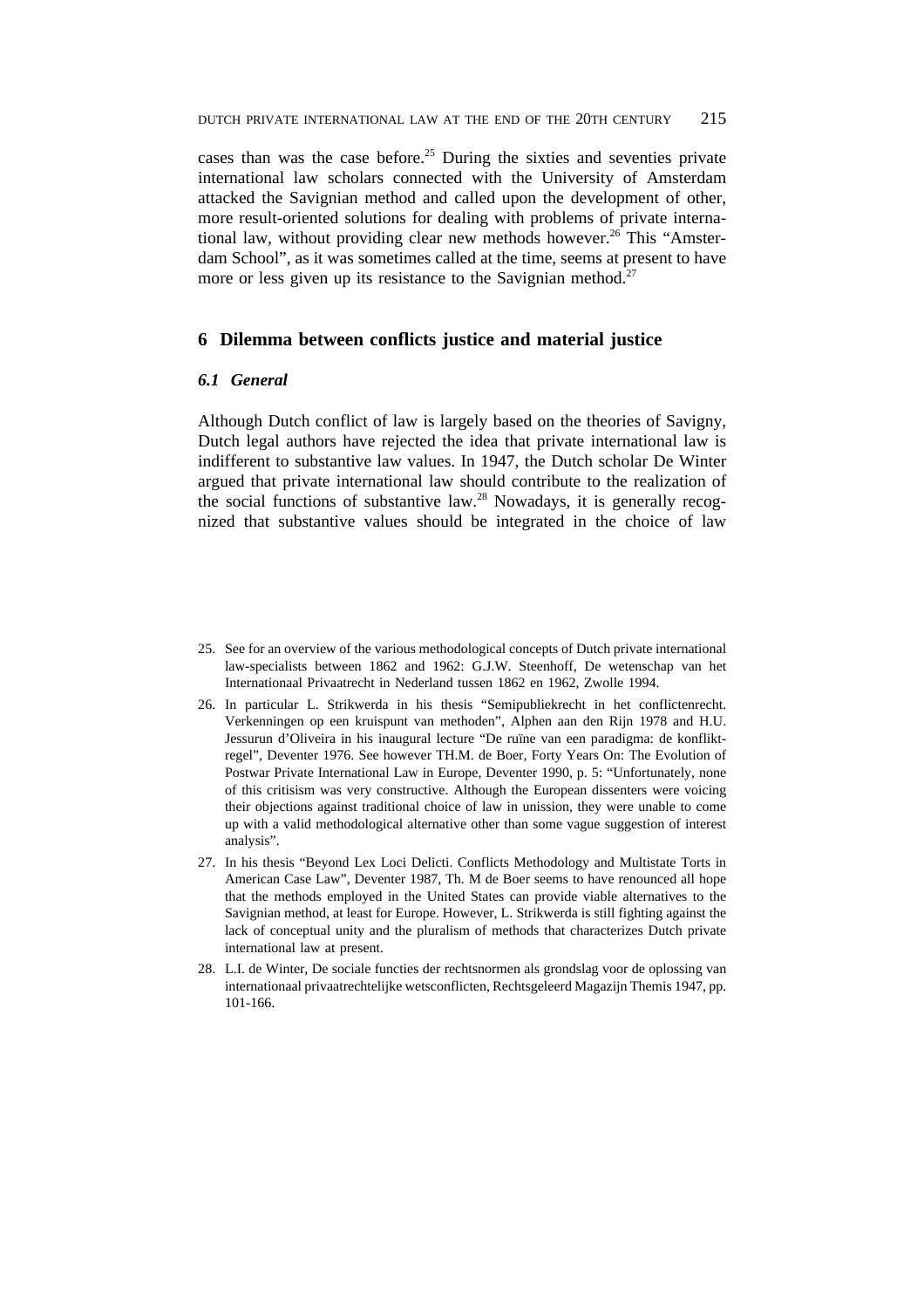process.29 In this section, the influence of substantive law is discussed in relation to the techniques which are used in private international law: the centre of gravity approach; functional allocation; the favour approach; party autonomy; mandatory rules; application of the lex fori; facultative choice of law.

# *6.2 Centre of gravity approach*

Most Dutch conflict rules are based on the centre of gravity approach, which goes back to Savigny's notion that all international legal relationships have a 'natural connection' with a particular legal system. His theory serves the ultimate goal of achieving international harmony among the world's legal systems. Nowadays, the idea is not so much that a legal relationship has a 'natural connection', but the ideal of international harmony is to be achieved through the 'objective' principle of the closest connection. The principle of the closest connection, however, uses objective factual patterns, e.g. the place where the tort occurred or the habitual residence of one of the parties, in order to find the applicable law. These types of choice of law rules are jurisdiction-selecting rules, that is the content of the substantive law is not officially a factor to be taken into account in the court's choice of the applicable law.

The multilateral conflict of law rules can be distinghuished by closed rules on the one hand, and open or semi-open ended rules on the other. A closed conflict of law rule operates with a specific connecting factor which does not leave any room for appraisal of the situation in question, whereas an open or semi-open ended conflict of law rule does. An example of the latter is Article 4(1) of the 1980 Rome Convention which states that a contract shall be governed by the law of the country which is most closely connected. Some Dutch authors have argued that due to 'interpretative ambiguities', the open and semi-open ended conflicts rules present an open invitation to a covertly result-selective choice of law. "Whether it is motivated by a wish to avoid unfamiliar foreign law or by a vague better law notion or by a principled

<sup>29.</sup> E.g. J.E.J.Th. Deelen, De blinddoek van Von Savigny, inaugural lecture, (Amsterdam 1966); H.U. Jessurun d'Oliveira, De ruïne van een paradigma: de konfliktregel, inaugural lecture (Deventer 1976); L. Strikwerda, Naar een gereduceerd conflictenrecht? Iets over bescherming, begunstiging en *better law* in het internationaal privaatrecht (Groningen 1986).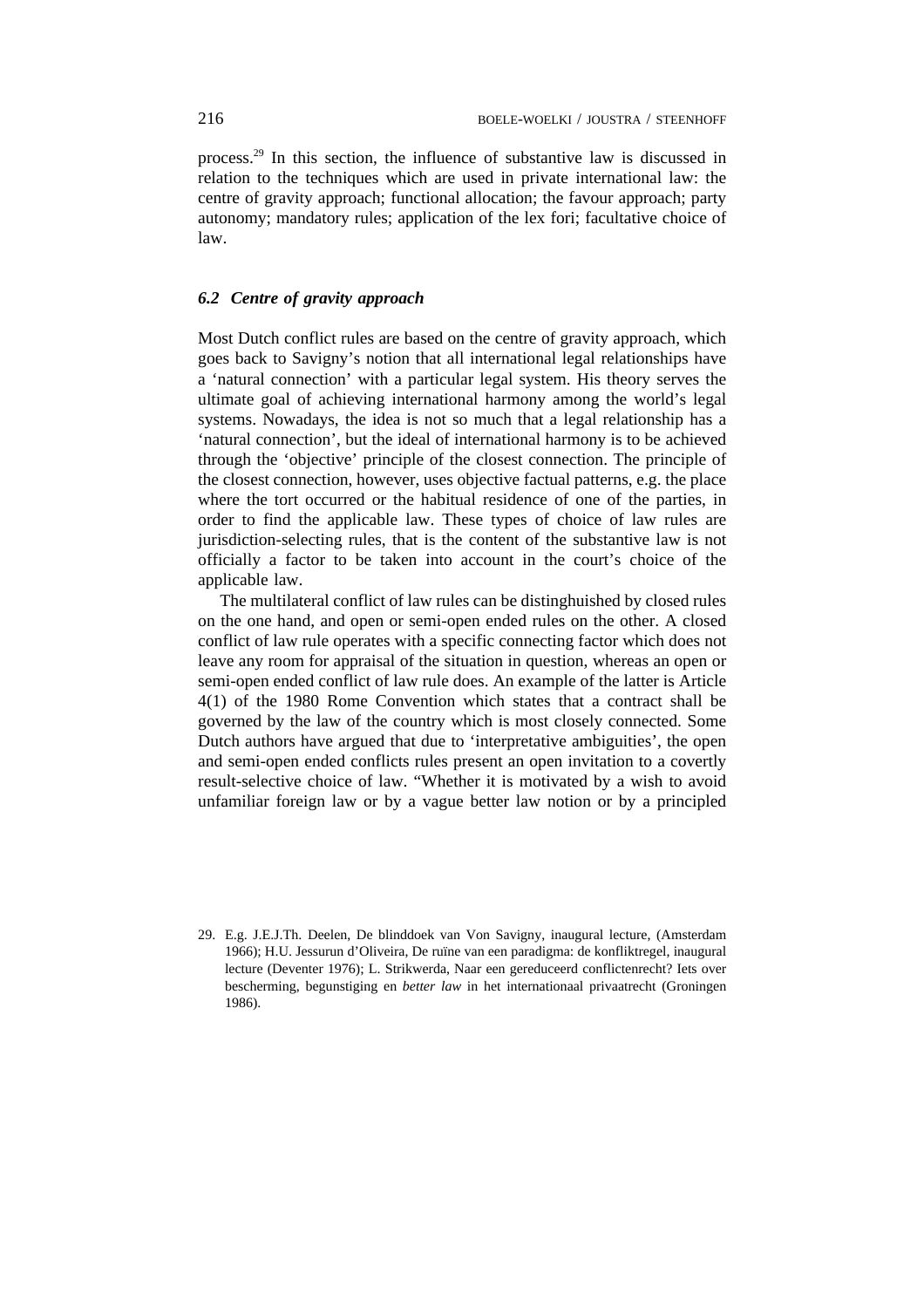preference for a certain substantive policy, the choice is easily wrapped in the objective geographical terms of closest connection.30

### *6.3 Functional allocation*

In the functional allocation approach, the connecting factor in the choice of law rule is determined by the underlying substantive law policies. It is not the closest "physical" connection that counts, but the centre of gravity in a normative or "legal" sense. Two useful examples are Article 5 and 6 of the Rome Convention concerning consumer contracts and employment contracts. Pursuant to Article 5, the law of the habitual residence of the consumer is applicable to a consumer contract.<sup>31</sup> The underlying policy of Article 5 is that it is the *function* of the law of the consumer's habitual residence to protect the consumer as being the weaker party in the contract, hence the concept of *functional* allocation.

Dutch private international law contains several other examples of functional allocation, for instance as regards the protection of children. The Netherlands has ratified the Convention concerning the powers of authorities and the law applicable in respect of the protection of minors The Hague, 5 October 1961. Pursuant to Arts. 1 and 2, the court applies the law of the state where the child has its habitual residence. In cases where the Convention does not apply, i.e. where the minor does not have its habitual residence in a contracting state (Art. 13), the Convention is often applied by way of analogy.

Dutch case-law provides several examples of functional allocation. In the area of patrimonial law, before the ratification of the 1980 Rome Convention, several cases demonstrated that the Dutch Supreme Court developed conflict of law rules based on the functional allocation principle. A very good example can be found in the case of Jurgens/ Van Heesch<sup>32</sup> concerning the promise of a gift from Jurgens, living in the United Kingdom, to Van Heesch, residing in the Netherlands. Jurgens' promise was accepted in writing by Van Heesch. Jurgens, however, refused to pay, because he had not incorporated the gift in a deed. The Supreme Court held that the law of the donor governed the gift, because the focus of the substantive law was to

- 31. Provided the requirements of Article 5 are met.
- 32. Supreme Court 2 April 1942, NJ 1942, 468.

<sup>30.</sup> Th.M. de Boer, The EEC Contracts Convention and the Dutch Courts, RabelsZ 1990, p. 24. Th.M. de Boer, De wisselwerking tussen materieel recht en internationaal privaatrecht, preadvies voor de Nederlandse Vereniging voor Rechtsvergelijking, no. 47, p. 17.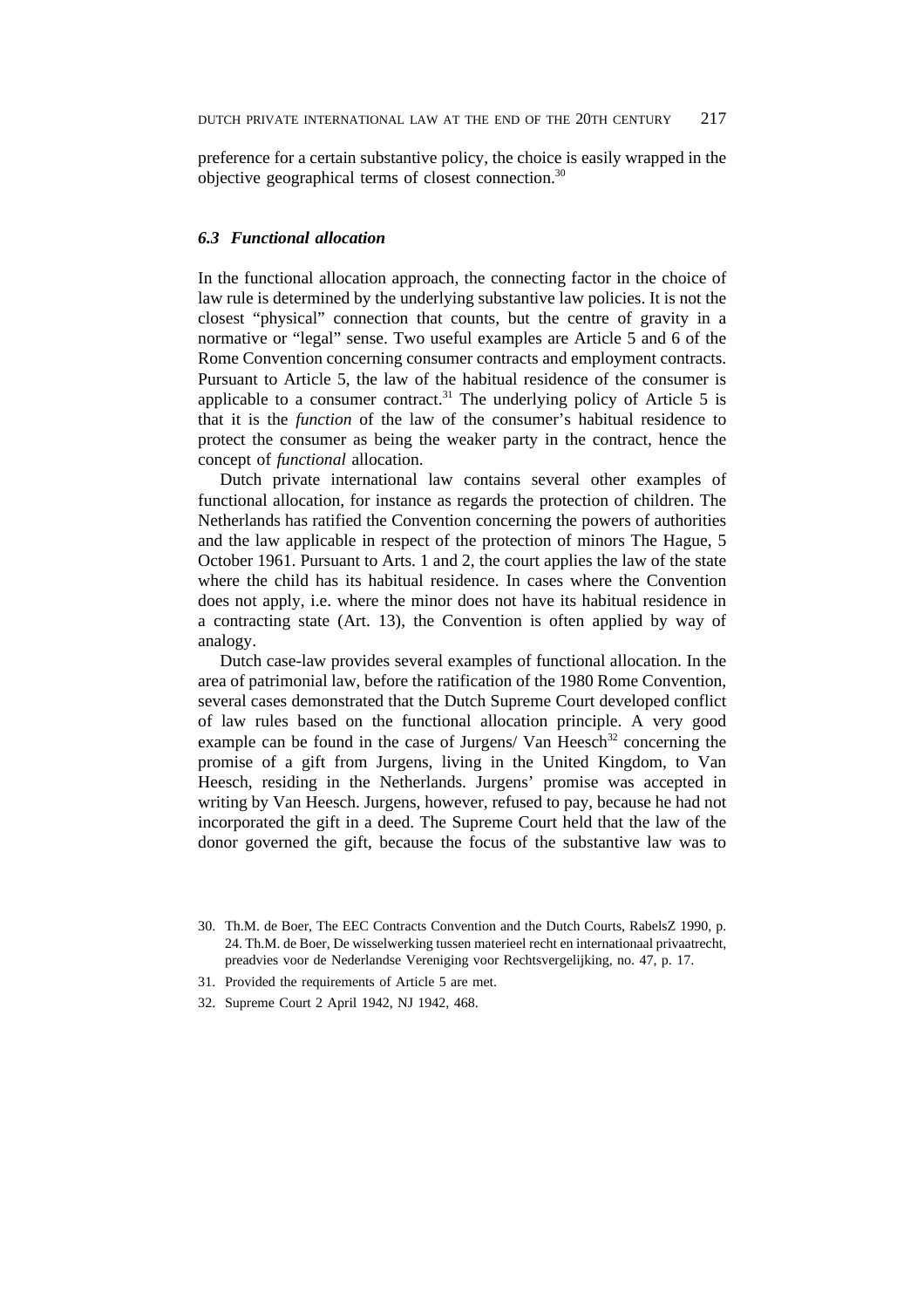protect the interests of the donor. Other examples are the cases of Mackaay  $II^{33}$  concerning an employment contract and Topsoe/Del Prado<sup>34</sup> concerning commercial agency. Pursuant to Mackaay II an employment contract is governed by the law of the state where the employee habitually carries out his work, whereas in Topsoe/ Del Prado the Supreme Court applied the habitual residence of the agent as the connecting factor.

The functional approach does not automatically lead to the application of the law which is most favourable to the weaker party. This can be illustrated by the case of Jurgens/Van Heesch, where English law was applied, because the donor was domiciled in the United Kingdom. However, in this particular case the outcome was not favourable to the donor, because under English law the promise was valid, whereas under Dutch law the promise would have been invalid.35

### *6.4 The favour approach*

Under the favour approach the choice-of-law rule is not impartial to the substantive outcome of the dispute. The law of the applicable jurisdiction has to achieve a certain result. If not, another law will have to be applied. The favour approach comes close to the American doctrine of better law. However, the favour approache's aim is to apply the more favourable law in the interest of the favoured party, whereas the better law approach focuses more on the intrinsic quality of the rules involved.<sup>36</sup>

The Netherlands ratified several Conventions where the favour principle is applied. For example the The Hague Convention on the law applicable to maintenance obligations towards children of 24 October 1956 (Art. 3, in favour of the child who claims maintenance); The Hague, Convention on the law applicable to maintenance obligations of 2 October 1973 (Arts. 4, 5 and 6, in favour of the maintenance creditor); and The Hague Convention on the conflicts of laws relating to the form of testamentary dispositions of 5 October 1961 (*favor negotii*).

- 33. Supreme Court 8 June 1973, NJ 1973, 400.
- 34. Supreme Court 6 April 1973, NJ 1973, 371
- 35. Other examples are the cases of Mackaay II (Supreme Court 8 June 1973, NJ 1973, 400) where the Supreme Court held that an employment contract is governed by the law of the state where the employee habitually carries out his work and Topsøe/Del Prado (Supreme Court 6 April 1973, NJ 1973, 371) where the Supreme Court applied the habitual residence of the agent as the connecting factor on a contract of commercial agency.
- 36. Th.M. de Boer, Beyond Lex Loci Delicti (Deventer 1987), p. 70.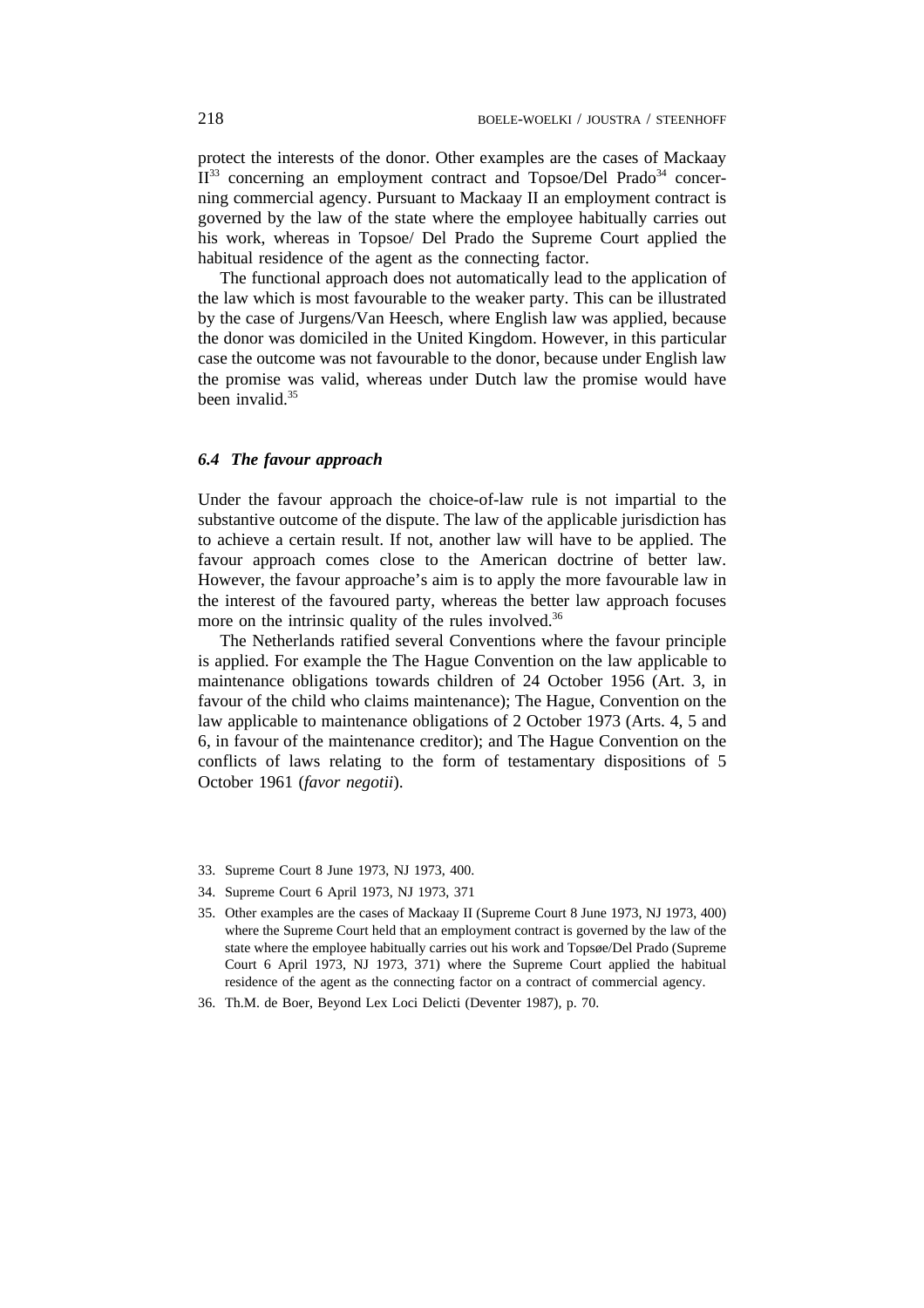The favour notion is also applied in statutory choice of law rules. One of the earliest examples is contained in Article 9 (3) of the 1969 Benelux Uniform Law, which, however, never entered into force. According to Article 9 (3) a maintenance claim of a child against its father is governed by either the national law of the child or the national law of the father, whichever is the most favourable to the child.<sup>37</sup> Art. 2 of the International Marriages Act [*Wet conflictenrecht huwelijk*] favours the celebration of marriages (*favor matrimonium*), which, for the substantive marriage requirements, refers either to the lex fori, (if one of the future spouses possesses the Dutch nationality or if he/she has his/her habitual residence in the Netherlands), or for each of the future spouses to his/her national law.38

Case-law concerning children often focuses on the interest of the child. In cases of custody after divorce where the Dutch child has its habitual residence abroad, the Dutch courts will have jurisdiction and apply Dutch law if this is in the interest of the child.<sup>39</sup> In cases of filiation, the point of departure is the application of the national law of the parent concerned. However, this law is frequently set aside in order to apply the law of the child's habitual residence or the *lex fori*, because the court considers this law to be more closely connected. Still, another reason seems to be that its application serves the interest of the child.<sup>40</sup>

The outline of a draft private international law code of 1992 contains several protective choice of law rules for children. Article 41 of the Draft, for example, contains rules on denial of paternity. Pursuant to section 1, denial of paternity is governed by the same law as the law which is applied on the issue of filiation.<sup>41</sup> However, in case this law does not allow the denial of paternity, section 3 provides an escape which is based on the favour approach. Upon the request of both parents, the court applies another law

- 37. Kisch, La loi la plus favorable, in: Ius et Lex, Festschrift für Max Gutzwiller 1959, pp. 373-393.
- 38. This provision is based on Art. 2 of the Convention on Celebration and Recognition of the Validity of Marriages The Hague, 14 March 1978 which also applies the favor approach.
- 39. Art. 4 of the Convention concerning the powers of authorities and the law applicable in respect of the protection of minors The Hague, 5 October 1961. This provision is also applied by way of analogy in cases where the child does not have its habitual residence in a contracting State.
- 40. De Boer, Wisselwerking, p. 45.
- 41. Pursuant to Art. 40, filiation is governed by the joint national law of the parents. If the parents do not have a joint nationality, filiation is governed by the law of the state where they have their joint habitual residence. If they lack a joint habitual residence, filiation is governed by the law of the state where the child has its habitual residence.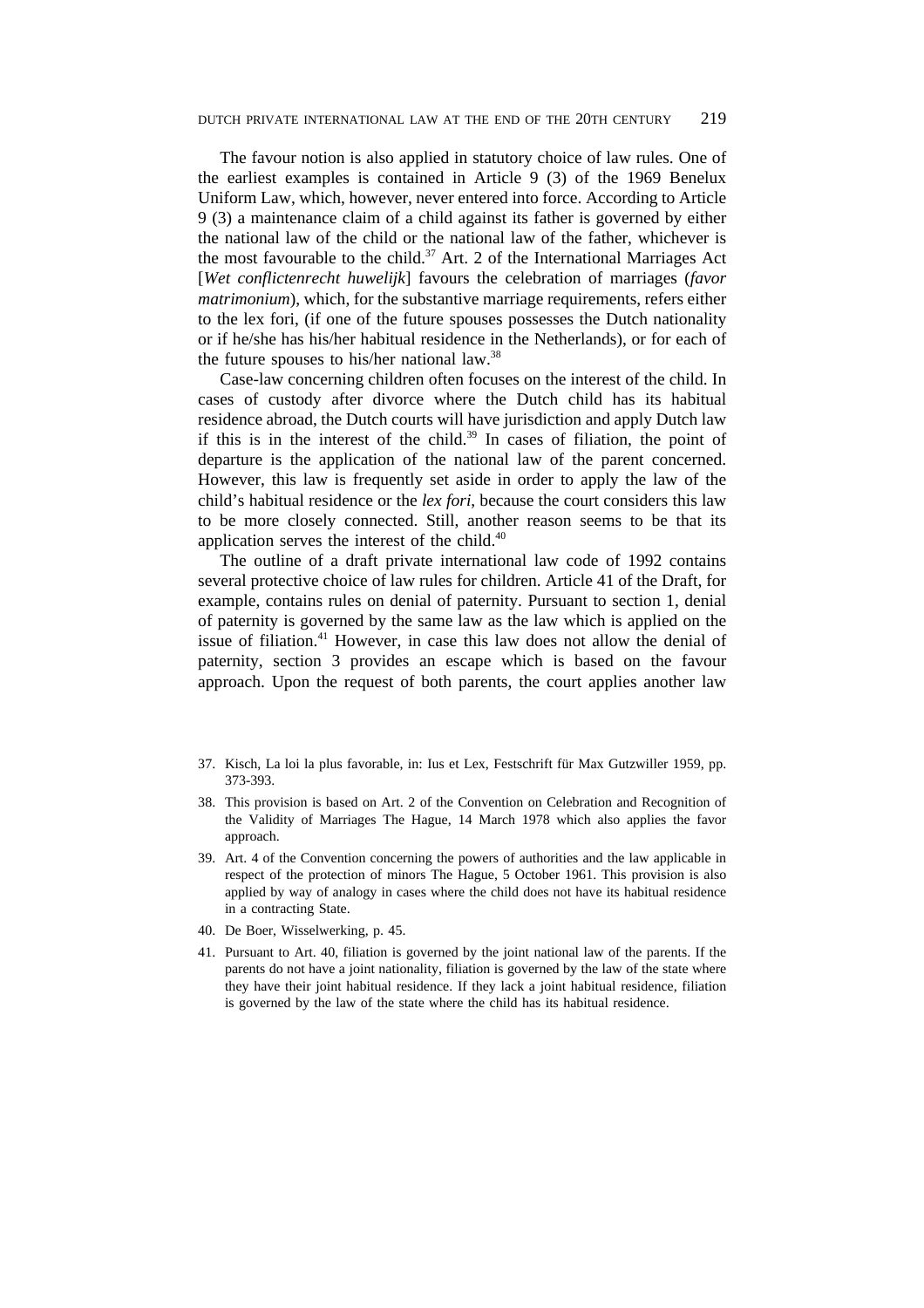(either the law of the place where the child has its habitual residence or the *lex fori*) if it is in the interest of the child.<sup>42</sup>

The draft's conflict of law rules as regards the acknowledgment (*erkenning or aan- vaarding*) of a child (legitimation) are also based on the favour approach (Art. 43 (1). The acknowledgment is governed by the national law of the male who wishes to acknowledge the child. However, if this law does not allow for acknowledgment, the law of the state where the child has its habitual residence is applicable. If this law does not allow for acknowledgment, the national law of the child applies. If acknowledgment by virtue of this law is also impossible, the courts may apply the law of the state where the male has his habitual residence. Similar rules apply to the issue of approval of the mother of the child (Art. 43 (4)

The draft also favors the *favor negotii*-principle, for Article 112 states that a juristic act (*rechtshandeling, Rechtsgeschäft*) is valid as regards form, if parties fulfil the requirements either of the law of the *locus actus* or of the law which governs the juristic act.

### *6.5 Party autonomy*

In the first half of this century, party autonomy was the subject of passionate discussion amongst the legal authors.<sup>43</sup> Although some acknowledged the freedom of the parties to choose the applicable law, several others were opposed to party autonomy as a general principle of private international law, because they felt that parties could not raise themselves above the law by choosing another law. However, in the second half of the century the opinion prevailed that parties are allowed to set aside mandatory provisions of the objectively applicable law if that power is granted by the forum's conflict of law rules.

For a great part of this century, the discussion as regards party autonomy centred around international contract law. Although, in 1924, the Supreme Court had allowed party autonomy,<sup>44</sup> some of the lower courts and the legal authors refused to embrace it as a principle of international contract law,

- 42. The Draft's conflict of law rules as regards the (annulment of) acknowledgment (*erkenning* or *aanvaarding*) of a child and the approval of the mother of the child are also based on the favor approach (Art. 43). See also Art. 46 with regard to legitimization, which provision codifies the rules of the Convention on the legitimization resulting form marriage, Rome, 10 December 1970.
- 43. E.g. Josephus Jitta, Internationaal Privaatrecht (Haarlem 1916), pp. 61-62; A.C.J. Mulder, Internationaal Privaatrecht (Arnhem 1947), p. 92.
- 44. Supreme Court 13 June 1924, *NJ* 1914, p. 859 (Nicolaas).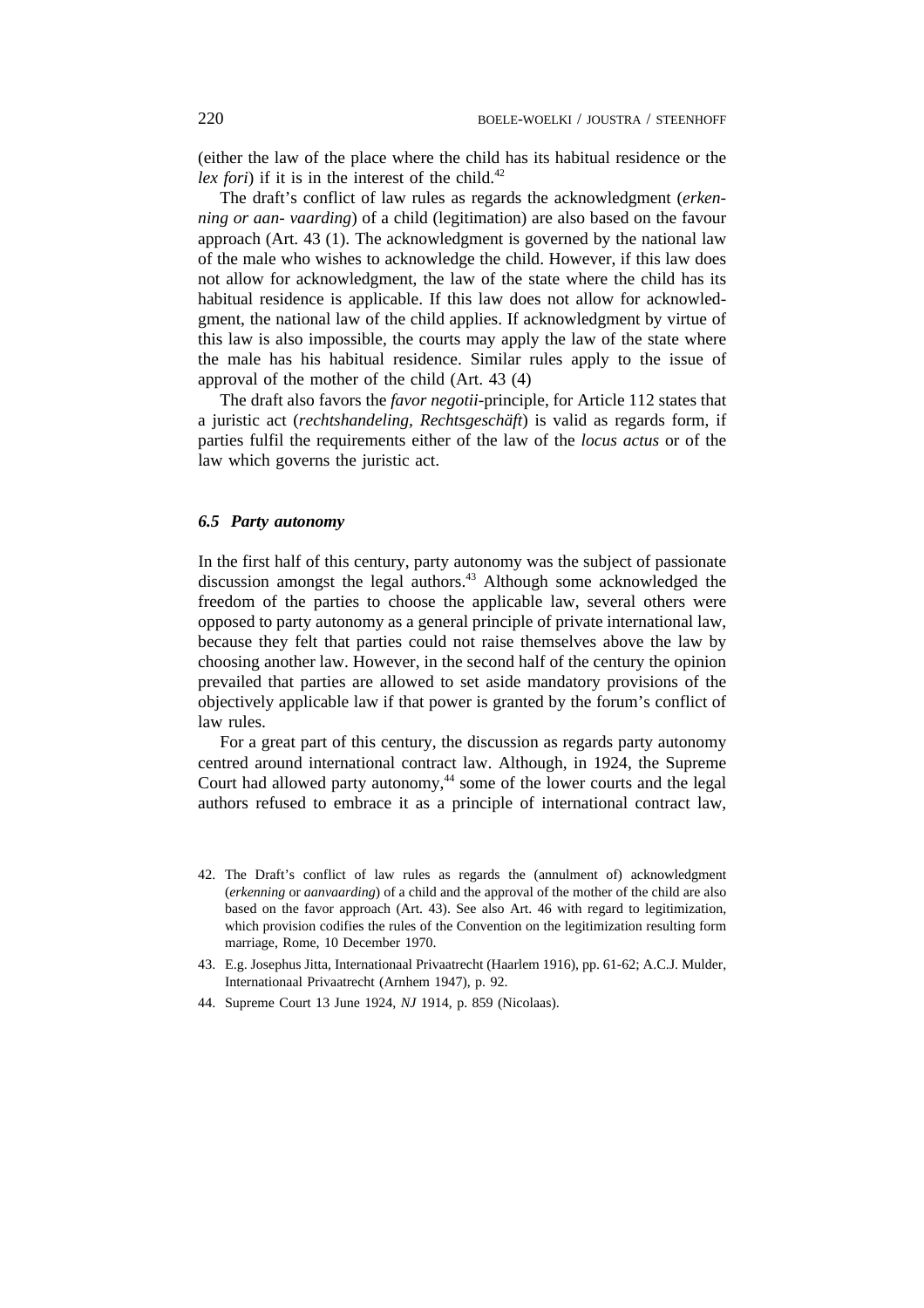because party autonomy would allow the parties to place themselves above the law.45 Others argued that the need for legal certainty in cases where the choice of law rules are unclear or ambiguous was an important justification for allowing parties to choose the applicable law.<sup>46</sup> It was only in 1966 that the Supreme Court put an end to this discussion and unequivocally recognized the parties' freedom to choose the applicable law.

Article 3 of the 1980 Rome Convention concerning the applicable law on contracts also states that a contract is governed by the law chosen by the parties. However, this freedom is restricted in areas where substantive law contains mandatory provisions for the protection of one of the parties, that is in consumer law and employment law (Art. 5 and  $6$ ).<sup>47</sup> Here the idea prevails that the freedom to choose the applicable law is justified by reference to the freedom of disposition the parties enjoy in the corresponding substantive law.

As regards tort law, both the lower courts and legal doctrine have for a long time admitted the freedom to choose the applicable law as regards tort law,<sup>48</sup> although it was not before 1993 that the Dutch Supreme Court explicitly agreed.<sup>49</sup> One of the reasons for allowing party autonomy is the acceptance in substantive tort law of the freedom of disposition.<sup>50</sup> Furthermore, Jessurun d'Oliveira advocated that, especially in a bilocal environmental tort, the victim of a tort should be able to choose the applicable law unilaterally. The freedom of choice is based on the notion of *favor laesi*. 51 However, this idea is generally rejected.<sup>52</sup>

Only during the last few decades has party autonomy become a topic of discussion in family matters. In case-law and statutory law, it is increasingly

- 45. For an overview of authors and courts, see J.E.J.Th. Deelen, Rechtskeuze in het Nederlands internationaal contractenrecht (Amsterdam 1965), p. 82 ff., pp. 221-224.
- 46. E.g. De Winter, De grenzen van de contractsvrijheid in het internationaal privaatrecht, WPNR (3675-3676) 1940, pp. 245-249 and pp. 257-261; Strikwerda, Inleiding tot het Nederlands internationaal privaatrecht (Groningen 1995), p. 61.
- 47. Th.M. de Boer, The EEC Contracts Convention and the Dutch Courts, RabelsZ 1990, p. 37; E. Mostermans, Party Autonomy: Why and When?, in: Forty years on: the evolution of postwar private international law in Europe (Deventer 1990), pp. 123-127.
- 48. C.W. Dubbink, De onrechtmatige daad in het Nederlands internationaal privaatrecht (Den Haag 1947), p. 31.
- 49. Supreme Court 19 November 1993, NJ 1994, 622 (Cova).
- 50. E.g. C.W. Dubbink, De onrechtmatige daad in het Nederlandse internationale privaatrecht (Den Haag 1947), pp. 31-32.
- 51. H.U. Jessurun d'Oliveira, La pollution du Rhin et le droit international privé, in: R. Hueting et.al., Rhine pollution, legal, economic and technical aspects (Zwolle 1978), pp. 92-104. checken
- 52. It was explicitly rejected by Th.M. de Boer, Beyond lex loci delicti (Kluwer 1987), p. 73.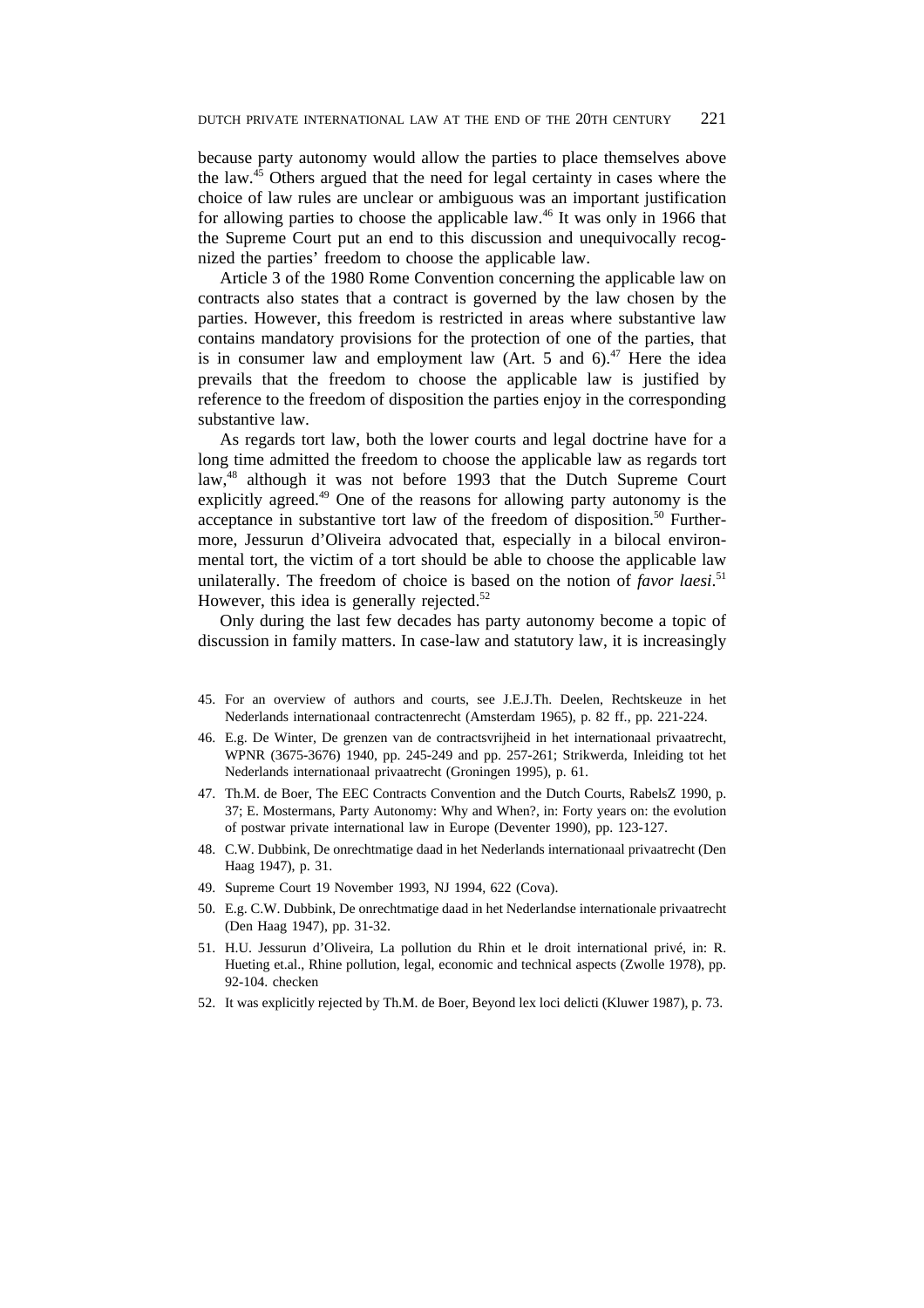recognized that party autonomy is admissible in international family law,<sup>53</sup> even though the choice is usually restricted to a limited number of closely connected legal systems. Often, the admission of party autonomy can be explained by the need for conflict of law certainty, especially in the areas of international matrimonial property<sup>54</sup> and international succession.<sup>55</sup>

However, there are also other arguments to allow parties the freedom to choose the applicable law. As regards maintenance, for example, legal writers have argued that party autonomy in private international law is justified because the Dutch domestic rules on maintenance allows parties to make an irrevocable maintenance agreement even if this means that they deviate from statutory rules.<sup>56</sup>

As regards divorce, the International Divorce Act 1981 introduced a restricted freedom of choice in the area of divorce. Parties were allowed to choose between their common national law and the *lex fori*. Especially the possibility to choose the *lex fori* seems to be inspired by the *favor divortii* notion, as Dutch law allows spouses to divorce at will. Thus, if it turns out that the national law of the spouses refuses the divorce, the spouses can always opt for the application of Dutch law, which is possibly more liberal.<sup>57</sup>

### *6.6 Mandatory rules (voorrangsregels)*

Mandatory rules (*règles d'application immédiate*, *voorrangsregels*) are intended to safeguard the application of provisions which promote general socio-economic interests (see section 2.2). However, with regard to the issue

- 53. For example, maintenance, where it was only recently recognized by the Supreme Court that parties are free to stipulate which law is applicable on maintenance claims (Supreme Court 21 February 1997, *Rechtspraak van de week* 1997, 56).
- 54. Party autonomy was first recognized in the case of Chelouche/ Van Leer (Supreme Court 10 December 1976, NJ 1977, 275). Furthermore, the Netherlands have recently ratified the Convention on the Law applicable to Matrimonial Property Regimes, The Hague, 14 March 1978, which also allows parties to choose the applicable law (Arts. 3 and 6).
- 55. For about 25 years, authors have advocated party autonomy because of the need for conflict-of-law-certainty (For an overview M.H. ten Wolde, Internationaal en interregionaal erfrecht in het Koninkrijk der Nederlanden (Deventer 1996), pp. 45-55), but only recently it was unequivocally introduced by the ratification of the Convention on the Law applicable to Succession to the Estates of deceased persons, The Hague, 1 August 1989 (Art. 5), which is applicable by virtue of the International Succession Act of 4 September 1996, *Staatsblad* 1996, 457.
- 56. Mostermans (1990), p. 137.
- 57. Mostermans (1990), p. 138; De Boer, De wisselwerking..., p. 66-67.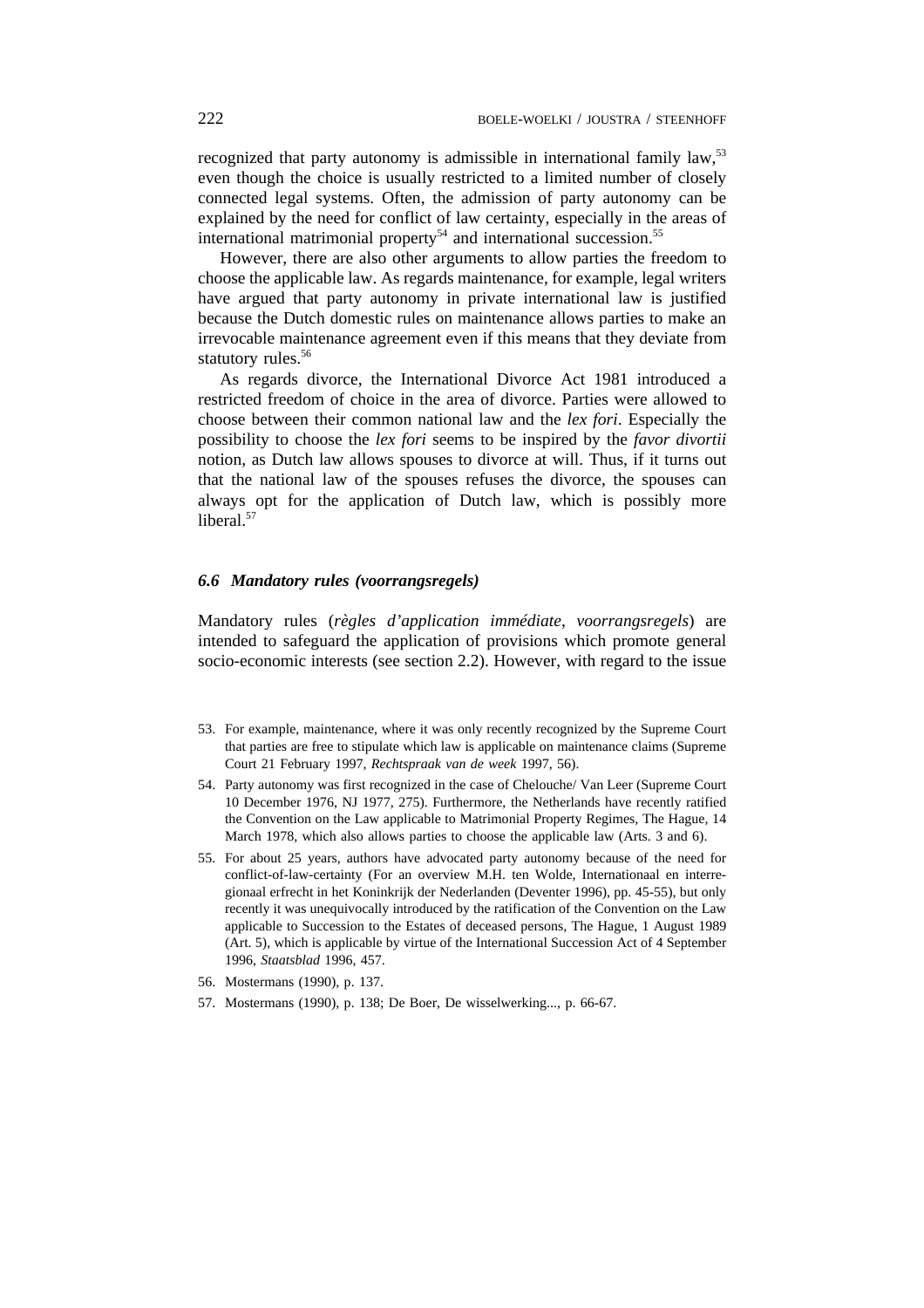of material justice in private international law, it should be noted that this doctrine is sometimes applied in order to defend the interests of the weaker party. In 1964, De Winter argued that mandatory rules with an important social function should apply notwithstanding the *lex causae*, among which he included rules on installment sales, employment contracts and commercial agency.58 In these cases mandatory rules do not only serve general interests, but also provide material justice between the parties. Case-law concerning international commercial agents' contracts may serve as an example where the doctrine of *voorrangsregels* is sometimes applied in order to protect the agent.

### *6.7 Application of the lex fori*

It is sometimes argued that the *lex fori* provides the best results for the parties from a substantive law point of view. For example, Article 1 of the International Divorce Act of 1981 favours divorce (*favor divortii*), because its conflict of law rules lead, most of the time, to the application of Dutch law.<sup>59</sup> Dutch law considers adults capable of deciding whether or not they wish to continue their marriage and therefore has a rather liberal divorce law. Through the combination of conflict of law rules and rules on jurisdiction, foreign law is only applied in a few situations, the most important being where the spouses have a common foreign nationality. In such a case, the Dutch courts only have jurisdiction if one or both of the spouses has his/her domicile in the Netherlands for at least twelve months (Art. 814 Code of Civil Procedure) and foreign law is applied pursuant to Article 1 (1a) of the International Divorce Act, provided the spouses do not have closer social links with the Netherlands. $60$ 

Furthermore, the ouline of a draft code on private international law of 1992 contains several examples in the area where, under certain circumstances, the *lex fori* is applied, because it is considered to provide the best

- 59. Before 1981, the conflict-of-law rules were based on the case law of the Supreme Court. Pursuant to a decision of 13 December 1907 (W. 8636), Dutch law always applied on international divorces brought before a Dutch court, because of the relationship between divorce and public policy and morals. Only in the 70's the Supreme Court agreed that divorce could be subject to a law other than Dutch law (Supreme Court 23 February 1973, *NJ* 1973, 366; Supreme Court 27 May 1977, NJ 1977, 600; Supreme Court 9 February 1979, NJ 1979, 546).
- 60. If they have closer social links with the Netherlands, the joint national law will nevertheless be applied on the joint request of both parties (Art. 1(2)).

<sup>58.</sup> L.I. de Winter, Dwingend recht bij internationale overeenkomsten, NTIR 1964, pp. 329- 365.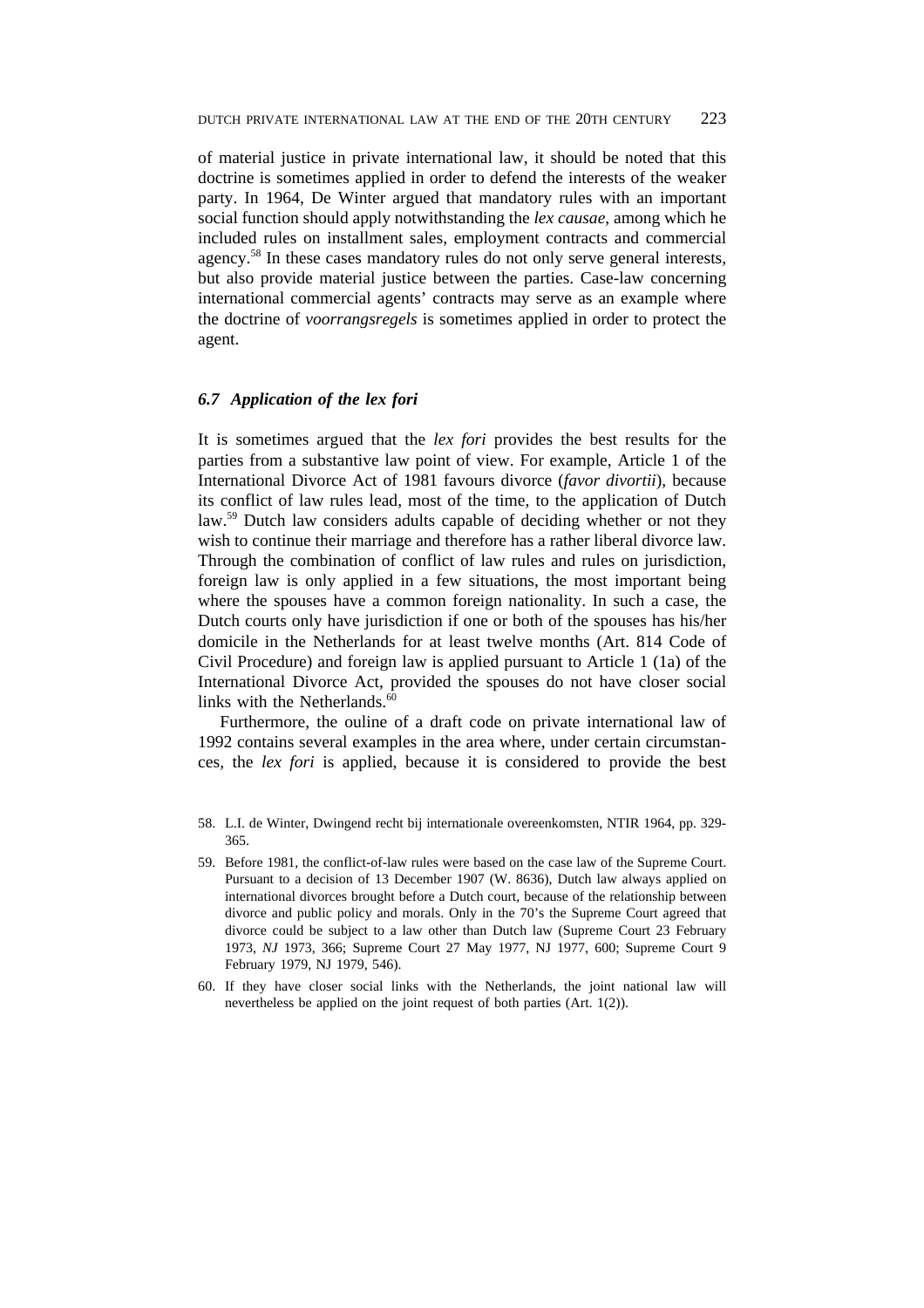substantive solutions, or because it is felt that the underlying policies should be applied.<sup>61</sup>

### *6.8 Facultative conflict-of-law rules*

Pursuant to the theory of facultative conflict of law, the *lex fori* is applied whenever the conflict of law issue is not raised by the parties. The court should not apply conflict of law rules *ex officio*. Facultative conflict of law is not part of Dutch law, but is particularly advocated by De Boer who argues that it serves both procedural efficiency and the quality of the judicial process. According to De Boer, high quality adjudication is put at risk by applying foreign law and this may in the end prove to be detrimental to the interests of the parties. $62$ 

# **7 General doctrines of private international law**

The present authors are under the impression that Dutch courts occassionally invoke general doctrines of private international law for no other purpose than to substantially strengthen the decision. Also doctrine pays little attention to these questions. In the following this will be briefly demonstrated.

### *7.1 The doctrine of renvoi*

In nearly all Dutch handbooks on private international law the reader is told that it is generally accepted that renvoi is rarely used or, even stronger, is not admissible. There are only a few decisions to be cited here, where renvoi was used as a means to determine the applicable law. However, in the last fifteen years a slight change towards the possibility of also looking at foreign conflicts of law rules in certain areas of law can be determined. This development has been influenced by three international conventions,<sup>63</sup> which

- 61. For example, Art. 42 (1) concerning the filiation between a mother and her illegitimate child and Art. 43 (5) concerning acknowledgment.
- 62. Th.M. de Boer, Facultative Choice of Law. The Procedural Status of Choice-of-Law Rules and Foreign Law, *Recueil des Cours* 1996 (vol. 257), pp. 317-324.
- 63. The Convention of Munich on the Law Applicable to Names of 1980, the Hague Convention on the Law Applicable to Marriage of 1978 and the Hague Convention on the Law Applicable to Succession to the Estate of Deseased Persons of 1989.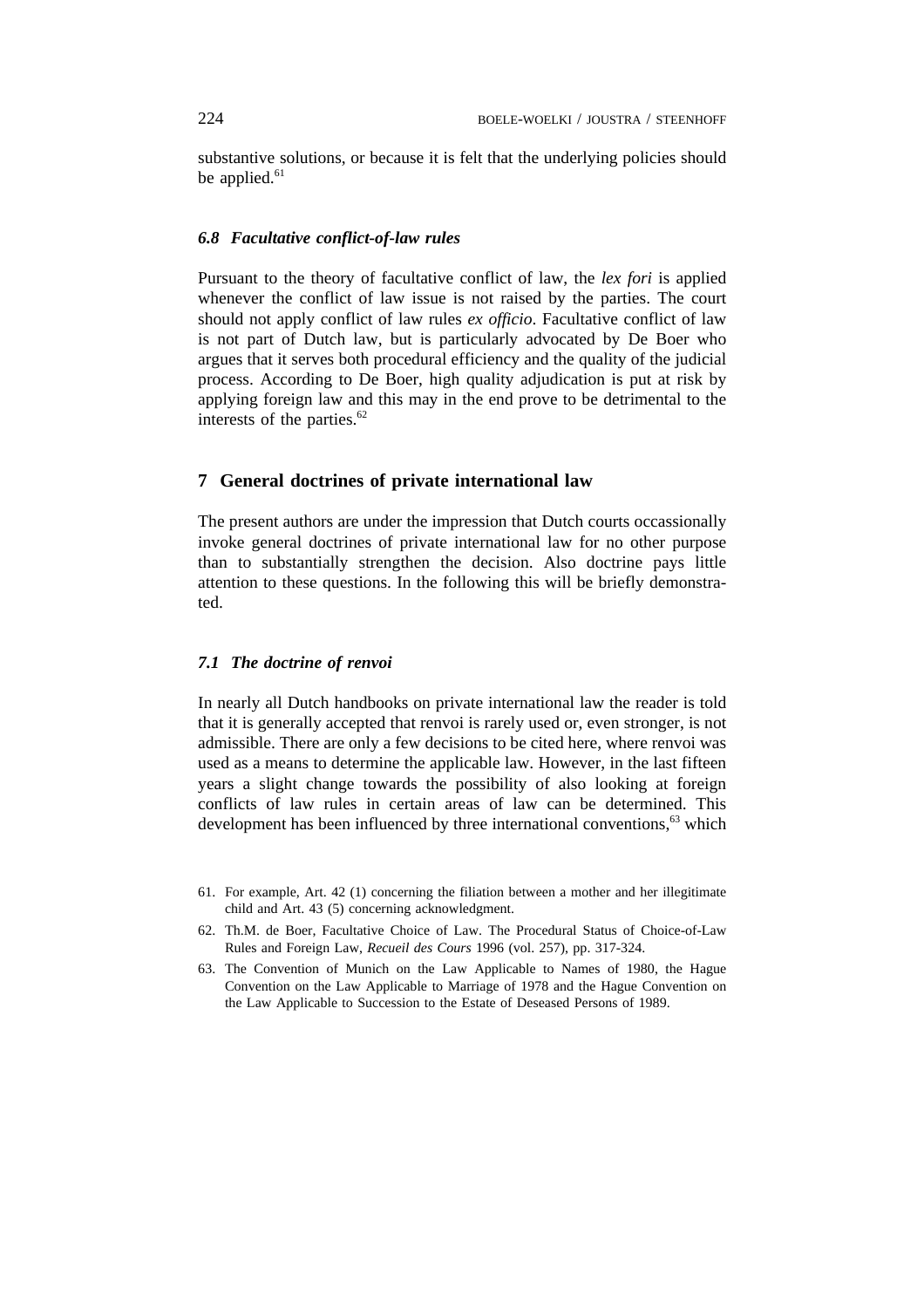were ratified by the Dutch Parliament. These conventions do not provide for the possibility to declare a reservation with respect to the principle of *Gesamtverweisung*, which is formulated in their rules on applicable law respectively. In all the other conventions, ratified by the Netherlands, renvoi is not permitted. The term 'law', in the sense of the law which is designated by the conflict of law rules of the convention, means the law in force in a State other than its choice of law rules. The recent ratification of the Hague Convention on Succession to Estates of 1989 by the Netherlands leads to the acceptance of a renvoi in the second degree. Article 4 of this convention states that if the law applicable to Article 3 is that of a non-contracting State, and if the choice of law rules of that State designate, with respect to the whole or part of the succession, the law of another non-Contracting State which would apply its own law, then the law of that latter State applies. As usual, the Convention will enter into force after the third ratification and today the Netherlands is at the forefront. This means that if Article 3 of the Convention designates a foreign law, this law will always be the law of a non-Contracting State with the consequence that according to Article 4 it must be checked whether the conflict of law rules of this law do not designate still another law. Article 4 will require much thought in practice. In spite of this prediction one can conclude that in Dutch private international law the *Gesamtverweisung* is gradually gaining ground, if we think of comparable rules like Article 1 (1) of the International Names Act and Article 5 (3) of the Internatinonal Marriage Act. However, especially the practioners, like notaries, see no great problems with resprect to finding the correct foreign conflict of law rules with regard to succession. And, it can be admitted, the possibility of the testator determining the applicable law will remove the sting from the tail.

In the Netherlands, a distinction is made between negative and positive *ordre public*. <sup>64</sup> As for the negative *ordre public*, the application of a rule of foreign law is refused if such application is manifestly incompatible with the public policy of the forum, that is if it is incompatible with the fundamental principles of justice. The doctrine of the negative *ordre public* is developed in case-law<sup>65</sup> and is also codified in several Treaties which the Netherlands has ratified. Nowadays, the doctrine of negative *ordre public* is seldom applied in case-law and almost always in the area of family law.

- 64. R.D. Kollewijn, Het beginsel der openbare orde in het internationaal privaatrecht (Den Haag 1917).
- 65. Supreme Court 13 March 1936, NJ 1936, 280; Supreme Court 13 March 1936, NJ 1936, 281; Supreme Court 11 February 1938, NJ 1938, 787; Supreme Court 28 April 1939, NJ 1939, 895.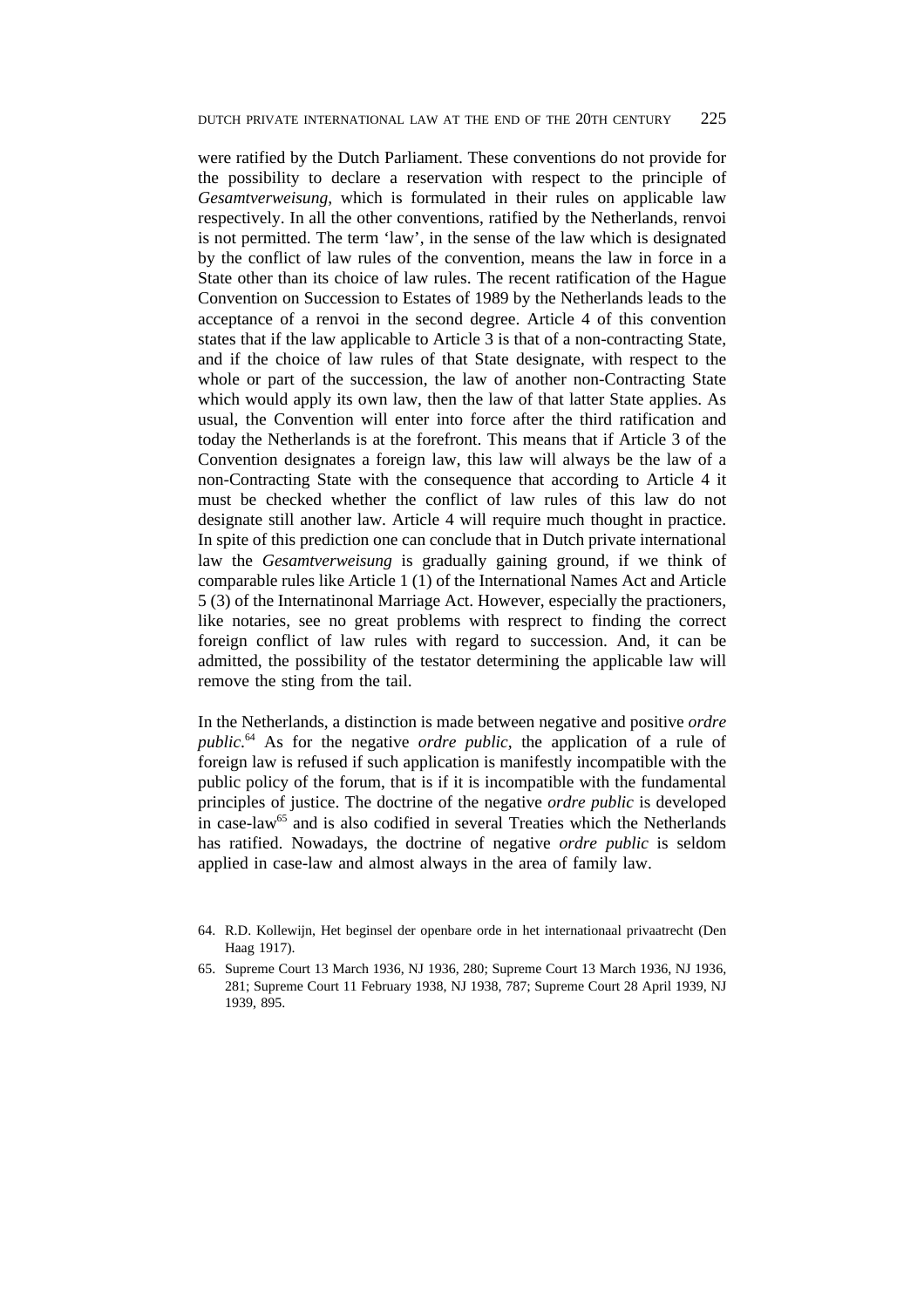The Draft code on private international law codifies the doctrine of the negative *ordre public* in Article 8. However, a singular provision is added in section 2, which states that foreign law can be set aside if it provides a substantive solution which would be contrary to the principles of good faith under the circumstances concerned. However, the proposal is rejected by most of the authors, as this rule would tempt the courts to apply Dutch standards of good faith in a case which is governed by foreign law. As a result, the *ordre public* exception would be used too often.<sup>66</sup>

Where positive *ordre public* is concerned, this doctrine is used for the application of one or more specific provisions of the *lex fori* or of another law. This doctrine is nowadays better known as the doctrine of *voorrangsregels* (mandatory rules, *règles d'application immédiate*) <sup>67</sup> and is extensively discussed in sections 2.2 and 6.6.

# *7.3 The process of qualification*

In Dutch Private International Law the process of qualification is not used as a tool of formulating conflict of law rules. It never has been an accepted method of finding the applicable law and there are no noteworthy recent developments regarding this general doctrine. The main rule is that qualification of a legal relationship takes place accoording to the rules of the *lex fori*.

### *7.4 The dépeçage phenomenon*

Dutch private international law permits *dépeçage*. Although an inaugural speach was delivered in 1994<sup>68</sup> was devoted to the subject this topic has generally received little attention.

- 66. E.g. H.L.J. Roelvink, Artikel 6:2 BW en het Nederlandse IPR, in: Grensoverschrijdend Privaatrecht (Kluwer 1993), pp. 219-230.
- 67. Strikwerda, Inleiding tot het Nederlands internationaal privaatrecht (Groningen 1995), pp. 78-79.
- 68. M.V. Polak, Dépeçage: Een rechtsbegrip dat in het internationaal privaatrecht misstaat?, Leiden 1994.